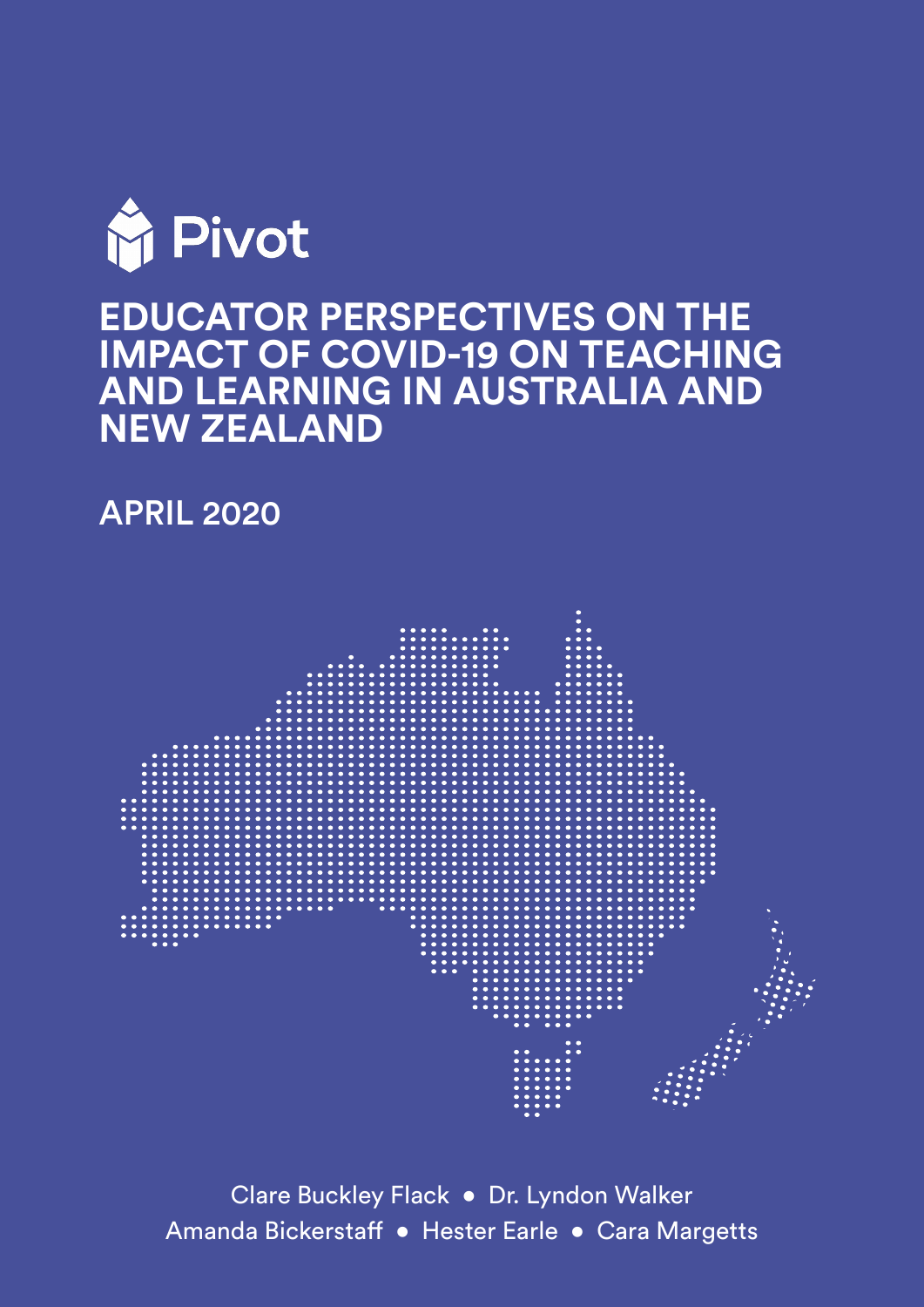

### **Suggested Citation**

Flack, C. B., Walker, L., Bickerstaff, A., Earle, H., & Margetts, C. (2020). Educator perspectives on the impact of COVID-19 on teaching and learning in Australia and New Zealand. Melbourne, Australia: Pivot Professional Learning.

### **About Pivot**

Pivot Professional Learning (Pivot) is a leading educational company that provides insights on teaching practice for teachers, school leaders and the sector. From our headquarters in Melbourne, we provide practical and evidence-based support to schools and educators across Australia and New Zealand. Our support programs and systems aim to enhance teaching – primarily by harnessing the power of students' voices. Our work is supported by international research and data from over 65,000 Australian classrooms.

Our flagship Student Perception Survey on Teaching Effectiveness provides teachers and schools with reliable, timely and detailed feedback to guide responsive teaching. Pivot's reports are clear, incisive and easy to digest. Our research-based insights support continuous improvement in classrooms across the country.

Over a number of years, Pivot has partnered with major educational organisations and agencies including

- Australian Association of Mathematics Teachers (AAMT)
- Bastow Institute for Educational Research, Victoria
- Professional Learning Communities Division, Department of Education and Training, Victoria
- Centre for Education Statistics and Evaluation (CESE), NSW

# **About Education Perfect**

Education Perfect (EP) is a leading digital education platform, providing transformative online teaching and learning experiences for more than 1.2 million students in over 4000 schools across 80 different countries. We have offices in Australia, New Zealand and Singapore. The company has been supporting schools and teachers across the world during the disruption and closures due to the COVID-19 pandemic, and has joined Pivot in producing this research project to provide invaluable feedback to school and teaching communities.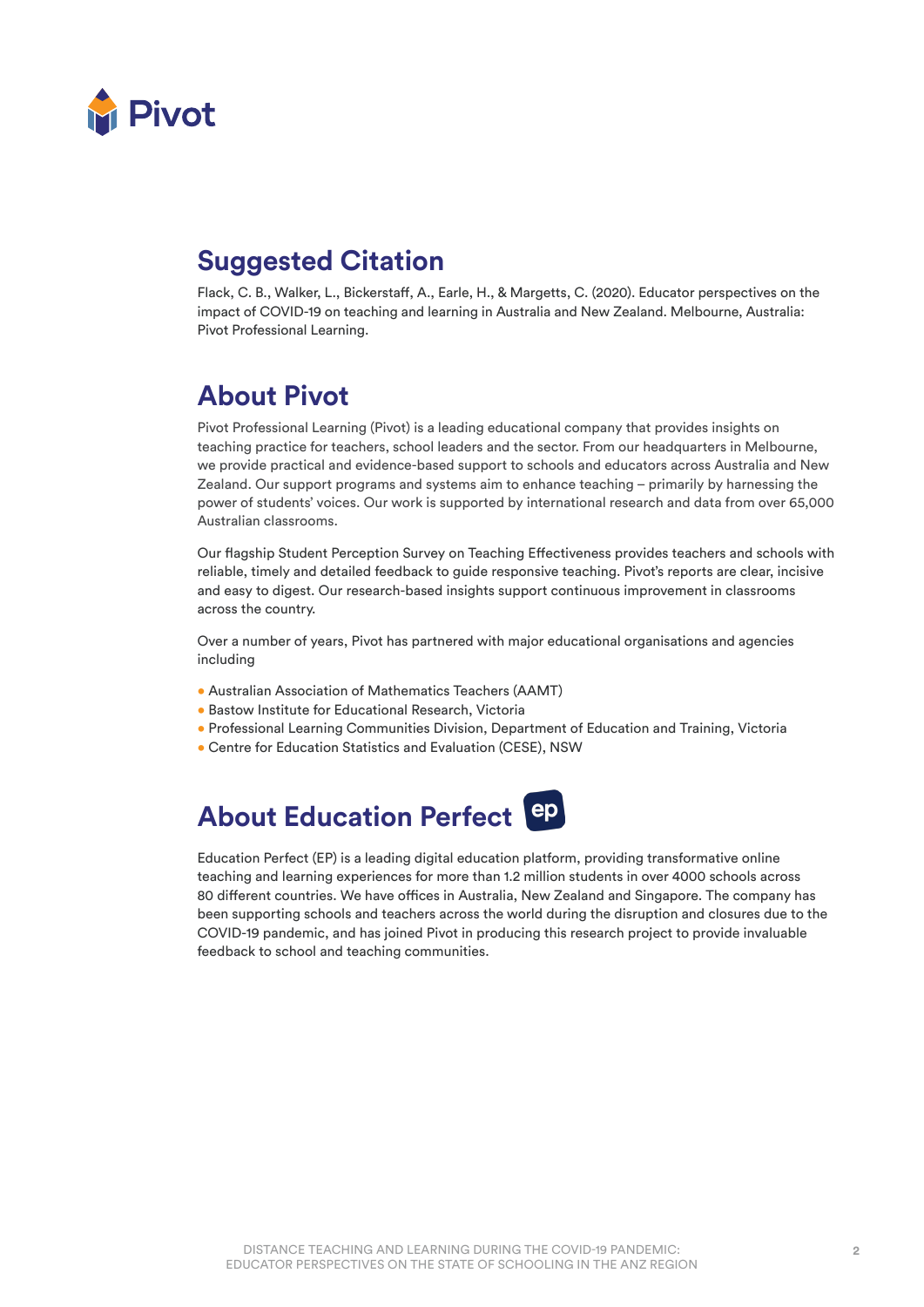

### **Executive Summary**

Between 9 and 13 April 2020, more than 3500 teachers in schools across Australia and New Zealand took part in a survey about the impact of the COVID-19 pandemic on teaching and learning. The survey captured valuable and current insights from teachers and other educators across all school sectors – primary and secondary, government and independent–about the new realities and unprecedented challenges of enforced distance teaching and learning.

Conducted by leading Australian education consultancy Pivot Professional Learning in partnership with online platform Education Perfect, the survey asked educators a series of questions about their experiences with online teaching during the COVID-19 schools shutdown, and sought their views about the impacts on school children and educational outcomes. The survey results provide revealing – and in some ways alarming – insights into the realities of distance education, both for teachers and home-bound students, as communities and governments continue to face difficult choices about education during this unprecedented crisis.

A total of 2373 educators in Australia and 1183 in New Zealand responded to the survey questions on issues related directly to current COVID-era experience and practice, including:

- The challenges of meeting student needs from a distance
- The use of educational technologies to support distance teaching
- Teacher well-being
- Teacher needs

Their responses revealed a profession under extraordinary pressure – dealing with unfamiliar technologies and teaching methods, struggling with additional demands for preparation, worrying about the lack of social contact with students and colleagues, and fearing for the educational and psychological welfare of students, particularly those in early primary school.

More than 95 percent of teachers who took part in the survey, both in Australia and New Zealand, had at that time either already moved to distance teaching, or were planning to do so shortly.

### **Findings and highlights**

### Meeting student needs from a distance

- •Teachers were divided about the efficacy of online learning, with almost equal numbers responding they were 'confident' and 'not confident' about it. However, some 80 per cent believed students would need extra instructional support when they got back to school.
- When teachers were asked to pick their top three concerns about distance learning on students, the most common responses were: students' social isolation, a decrease in student well-being, and potential learning loss. Notably, educators ranked students' social needs above learning loss.
- Respondents expressed anxiety about a loss of social connection with their students and a decrease in the effectiveness of their teaching practice. "Distance teaching is a useful tool to support and differentiate in-class teaching, but cannot compensate for the loss of subtleties of social human interaction in the classroom," one wrote.
- The difficulty of engaging students who typically need one-on-one attention, especially the young, was a theme. "I think online learning is a good tool for the self-motivated students and for students to work at their own pace, but far more difficult for those who need more motivation and someone who is present in reality," wrote one teacher.
- Teachers struggled with how to best adapt their teaching methods for a digital environment. One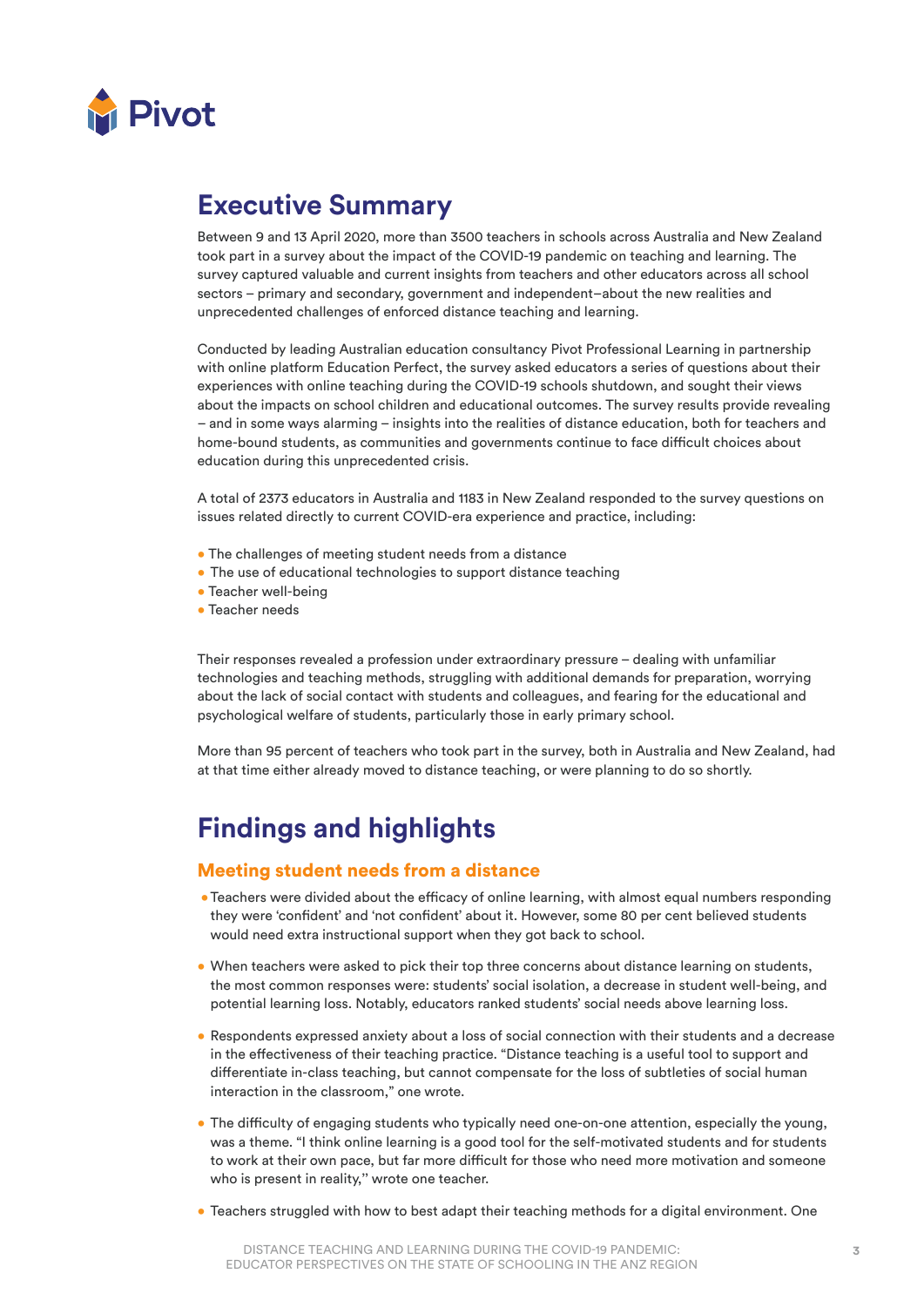

educator responded: "It is like being a beginner teacher all over again, as you don't know what works or doesn't work well. You have to transition into a new teaching format very quickly, which is stressful.

- A large minority of educators 39% in Australia and 42% in New Zealand reported being only "somewhat confident" or "not at all confident" in their school's ability to meet students' learning needs online. Primary educators were significantly less likely to report feeling confident than secondary educators.
- Respondents in remote, rural and lower socio-economic areas expressed concerns about students' lack of access to technology and reliable internet. Primary teachers also expressed worries that they were less able to meet the needs of their students in this regard.

### Educational technologies

- Schools are using between 2-5 technologies to support distance learning. Teachers expressed mixed levels of satisfaction with four broad types of remote learning technologies and tools now in use across schools. Each technology platform type was rated by teachers according to various criteria. The responses ranged from just under 50 per cent satisfaction up to more than 80 per cent.
- Teachers reported widely differing levels of confidence in various technologies being used for teaching remotely. They rated platforms with integrated digital learning content (such as Education Perfect (EP)) as most sufficient for a range of teaching practices and expressed the highest levels of confidence in their usability. This may reflect a decrease in the planning and preparation time required when teachers select instead of build digital curricula, but additional research is needed.
- Those whose primary technology was collaboration-based (such as Zoom or Skype) were twice as likely to be "not at all confident" that the technology supported various aspects of their teaching practice. This may in part be due to these technologies being general collaborative tools that were not created specifically to support teaching and learning.

### Teacher well-being

- Teachers reported significant increases in demands on their time under re0wmote learning. Across both countries, 70% of teachers said planning time had increased either "slightly" or "significantly." Written responses included references to an "exponential" workload increase, with one teacher writing: "We are exhausted."
- Respondents in blended environments felt burdened by having to simultaneously teach students in person at school (for those attending) and remotely. "It is extremely challenging to have to teach both face-to-face and online concurrently," wrote one.
- Teachers with children voiced additional concerns. As one shared, "There are NO accommodations being made for the fact that we are teaching up to 30 kids while trying to manage the learning (and care) needs of our own children in the background."
- Many teachers also revealed they felt socially isolated. One wrote: "Not only do we teachers miss the social connection with our students, we miss being with our colleagues and friends… teaching is successful when connection is strong."

### What teachers need

• School leaders and teachers, when asked what kind of feedback was most critical to support distance teaching and learning, overwhelmingly nominated feedback from students as most important. Educators valued student feedback not only around their perceptions of teaching and learning online, but also with respect to their personal well-being.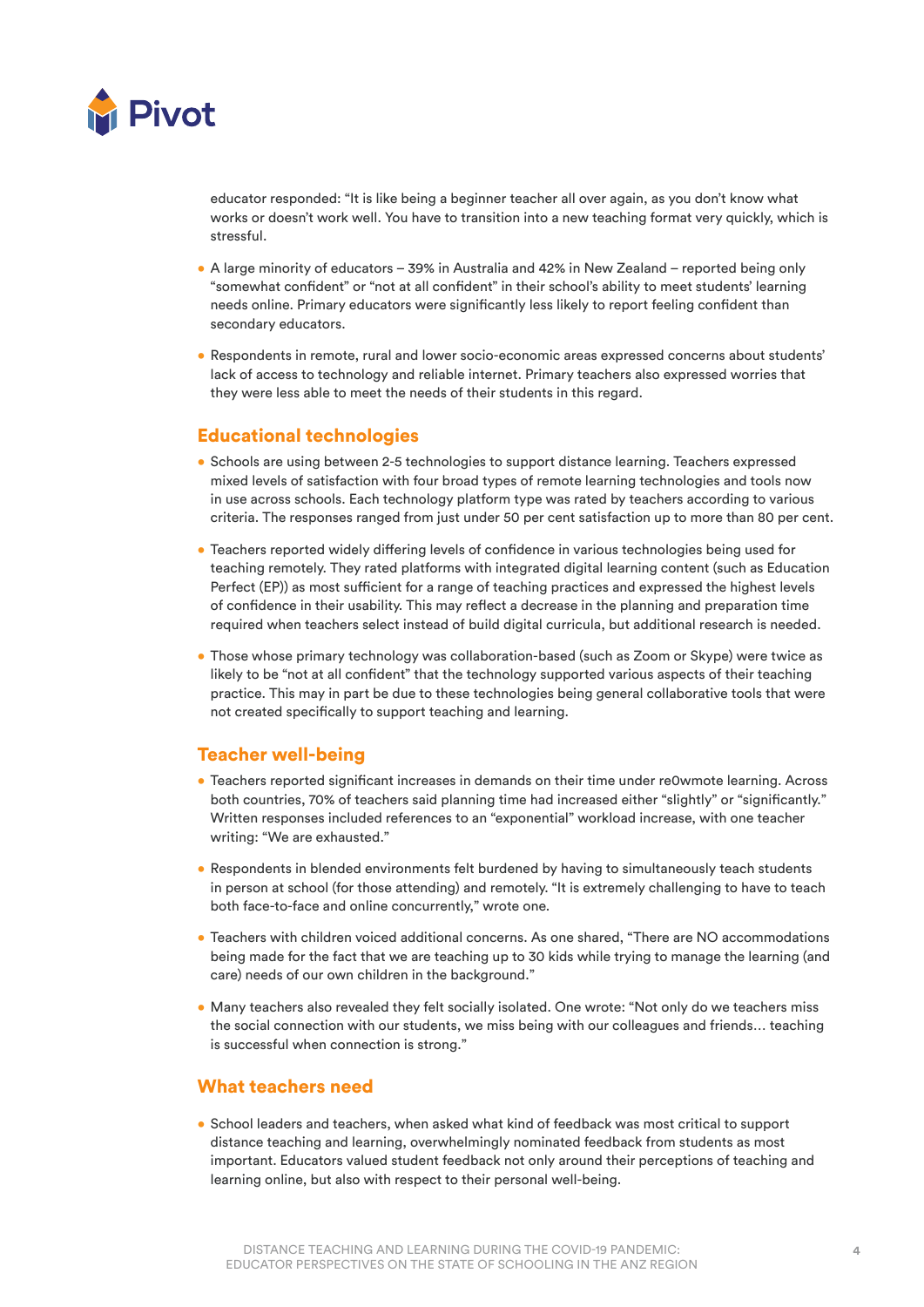

### **Recommendations**

- Prioritise Maslow's hierarchy over Bloom's taxonomy while students are learning from home: As we have found in this report, teachers are concerned for their students' emotional well-being. We suggest schools and governing bodies explicitly respond to these disruptions by making social emotional well-being for all stakeholders a key area of focus in distance learning and the transition back to the classroom.
- Prioritise instructional support for students once they get back to the classroom: 80% of teachers believe that students will need extra additional support when they get back to the physical classroom. This is an opportunity for systems and schools to identify strategies for providing these interventions and prepare in advance for their implementation.
- Provide interventions for high-need populations (including primary students): Based on both our study and existing research, students of low socioeconomic status, students with disabilities, indigenous populations and younger students are being impacted disproportionately by the shift to distance learning. We suggest that interventions for these groups be implemented where appropriate to ensure more equitable outcomes.
- Increase opportunities for relationship building: The results of the survey indicate that current relationships between students and teachers are at risk due to the shift to distance teaching. We suggest that schools increase their use of virtual strategies for reducing isolation and building relationships during distance learning.
- Implement a multi-platform approach that integrates curricular resources: Schools are purchasing and using multiple platforms to achieve the right mix of features to support distance teaching. There is no one-size-fits all platform, but learning environments with curricular supports rate the highest for teachers and leaders.
- Recognise and celebrate the work being done in schools across the region: The rapid shift to distance teaching has required an enormous effort by educators across Australia and New Zealand. While there are clear challenges, many have found ways to innovate like never before. It's time to recognise and celebrate the great work that is being done and ensure that educator and student voices are honored when designing new solutions and strategies.
- Prioritise student feedback: Student voice and agency often come last when prioritising education research and initiatives. It's clear from the analysis that teachers want feedback from students as it provides the best chance for responding to student needs effectively. While this is an educator survey, we recommend systems, schools and providers make a concerted effort to provide avenues for student voice and feedback. This is an ideal opportunity to find out what is working for the group that matters most: students.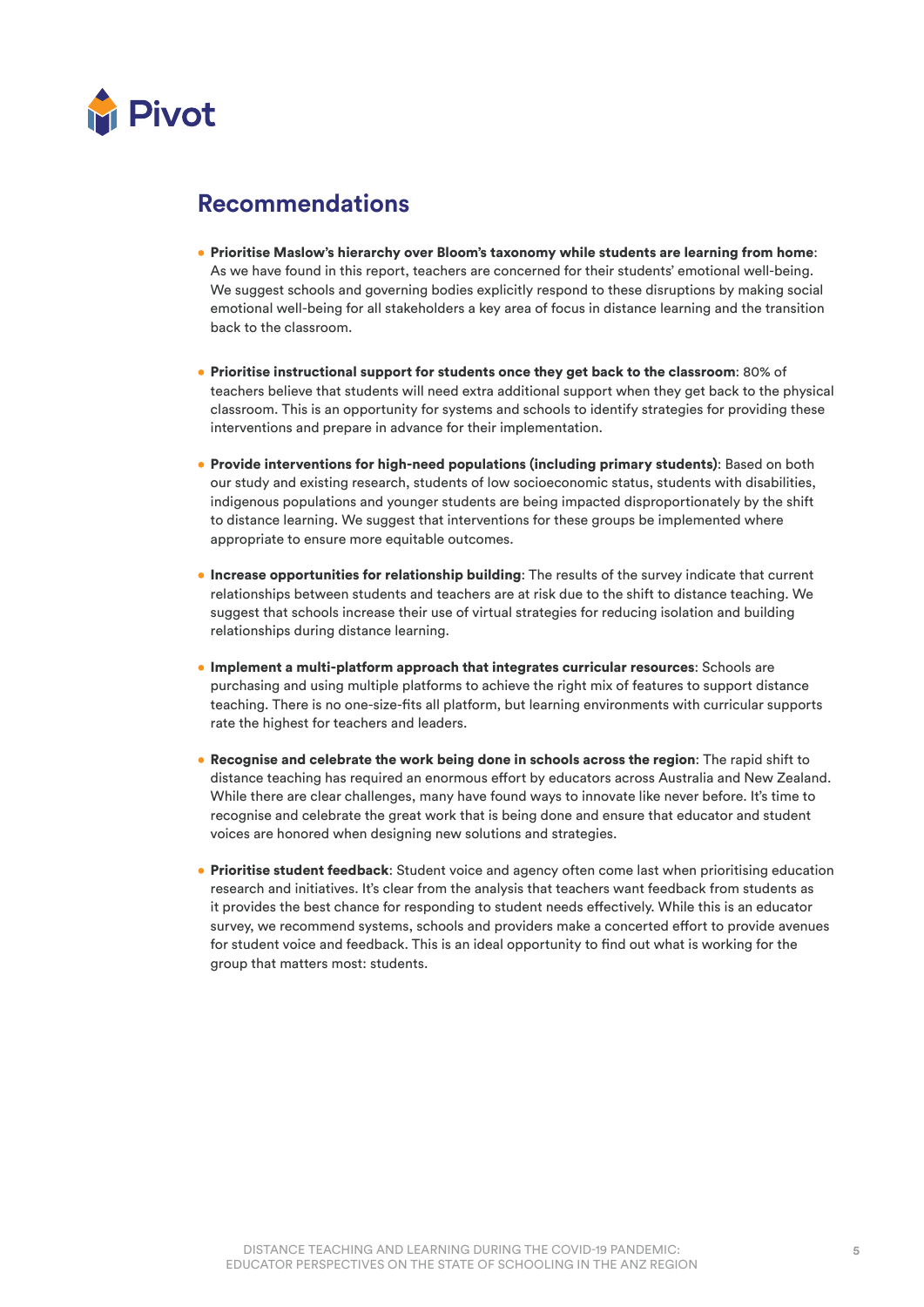

## **Table of Contents**

|                                                              | 9               |  |
|--------------------------------------------------------------|-----------------|--|
| <b>Questionnaire details</b>                                 | 9               |  |
| Data analysis                                                | 9               |  |
| <b>Sample</b>                                                | 10 <sup>°</sup> |  |
|                                                              |                 |  |
| <b>Key Findings</b>                                          | 13              |  |
| The challenges of meeting student needs from a distance      | 13              |  |
| Use of educational technologies to support distance teaching | 22              |  |
| <b>Teacher Well-being</b>                                    | 28              |  |
| What educators need                                          | 32              |  |

|--|--|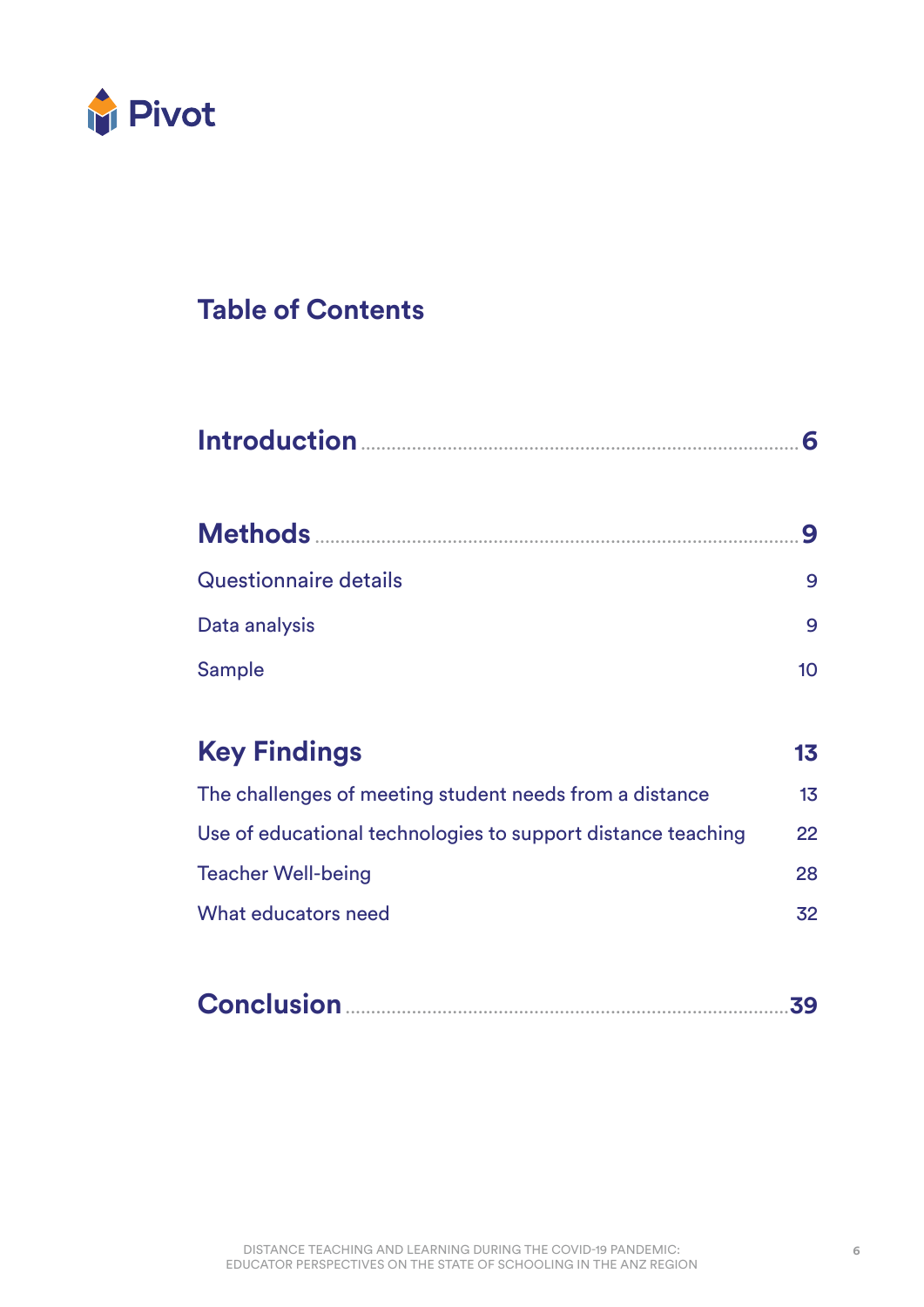

### **Introduction**

In late 2019, the novel coronavirus SARS-CoV-2 (now designated by the World Health Organization as COVID-19) emerged and rapidly spread throughout the globe. COVID-19 is estimated to be up to ten times as deadly as seasonal influenza (Willis, 2020). As of late April 2020, the WHO has recorded at least 2.6 million confirmed infections and over 200,000 deaths (WHO, 2020). With those numbers expected to rapidly rise, countries around the world have endeavoured to slow the rate of infection.

In Australia and New Zealand, as in countries worldwide, there has been a widespread shutdown of non-essential businesses and schools to encourage social distancing. Therefore, like 1.5 billion students across 165 countries, students in Australia and New Zealand have been either asked or required to stay home from school (UNESCO, 2020). Yet the two countries have differed in the pace, uniformity and severity of their guidelines. New Zealand's government mandated the closure of all schools in late March, bringing the school holidays forward and requiring approximately 800,000 students to transition to distance learning on 15 April (Gerritsen, 2020; Education Counts, 2019a). The New Zealand government has stated that the nation-wide school closure will last indefinitely (Collins, 2020). In contrast, Australian state and federal governments have mandated diverse guidelines and timelines for school closure. While the prevailing course of action is to keep students learning from home (if that is a viable option for the family), schools in many states remain open to students. Victoria, Queensland, Tasmania and the Australian Capital Territory are continuing with distance learning in term two; New South Wales is planning on progressively reopening schools from May 11; South Australia, Western Australia and the Northern Territory are encouraging parents to send their children to school for term two (Carey and Fowler, 2020; Karp, 2020). It remains unclear when the majority of Australian students will return to school.

Widespread school closures have already led to an abrupt and rapid shift to online modes of teaching and learning. By the second week of April, the vast majority of schools were on school holidays or holding pupil free days. Even so, two-thirds of all survey respondents' schools at the time of survey (April 9-13, 2020) had already moved to distance learning in response to COVID-19, including 65% of schools in Australia and 70% of schools in New Zealand (see Table 1). Another quarter of respondents stated that their school was preparing to move to distance learning. Less than 1% of respondents indicated that their schools had no plans to move to distance learning.

### Australia New Zealand My school is preparing to move to distance learning in response to COVID-19 **20%** 20% 20% 20% 20% 20% My school has moved to distance learning in response to COVID-19 **65%** 70% My school moved to distance learning before COVID-19 5% 5% 68% My school has no plans to move to distance/online learning  $0.4\%$  1% I am not sure if my school will move to distance learning in response to COVID-19 1% 1%

### **Table 1. State of the shift to distance learning across the ANZ region, April 2020**

Note. Australia (n=2366), New Zealand (n=1180)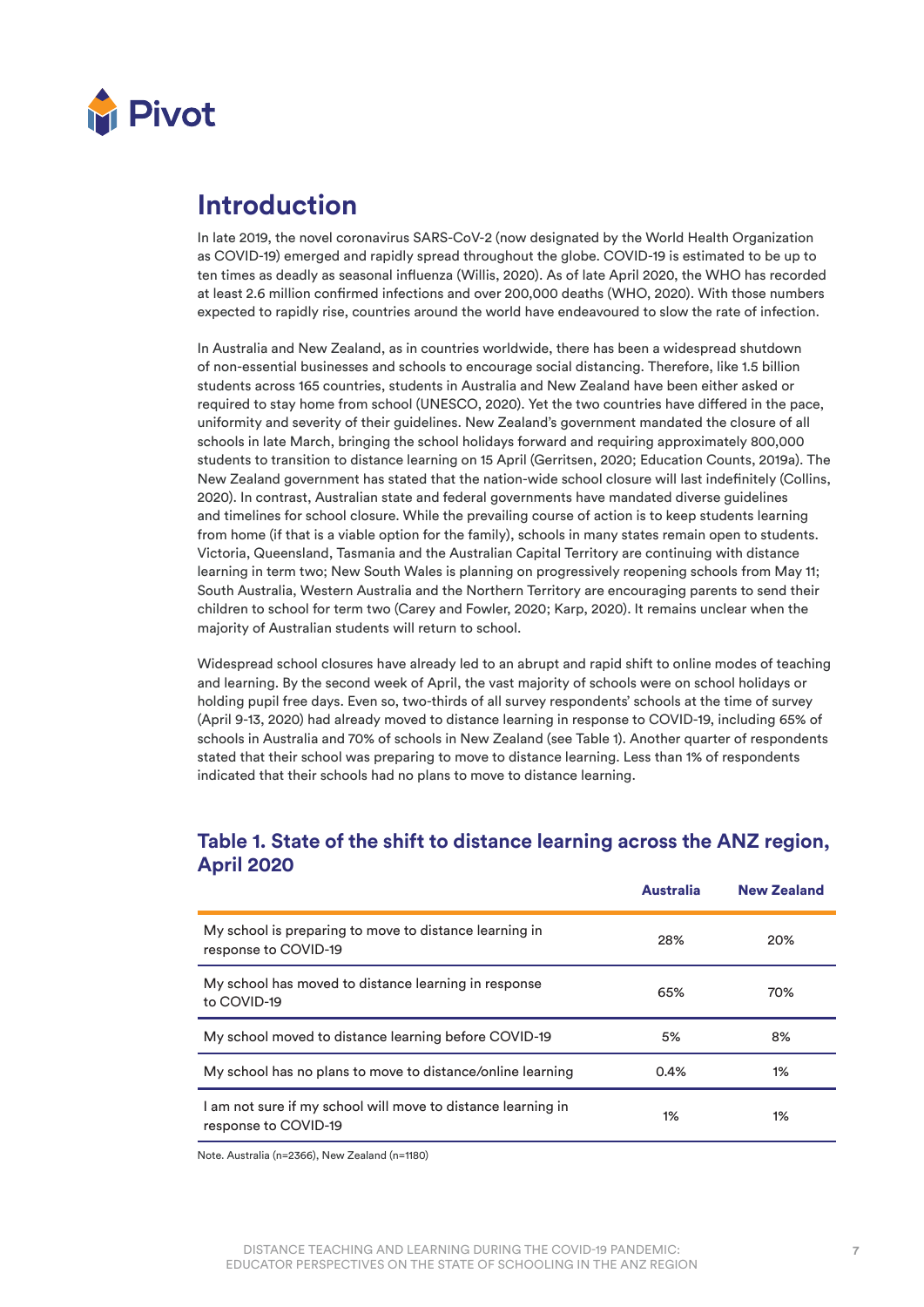

Even for teachers well-versed in using information and communication technology (ICT) in their classrooms, this move represents an unprecedented challenge with an incredible pace of change. Educators have had to adapt to this rapidly shifting, new paradigm while managing their own challenges, including stress, isolation, illness, and caring for family members (Gorman, 2020). With an unclear timeline for school reopenings, educators will have to continue distance learning for the foreseeable future. School closure has also caused significant challenges for parents and guardians that are now required to support their child's distance learning. Australia, for example, has around 20,000 registered homeschooled students in contrast to its 4 million traditionally schooled students that are now encouraged to learn at home (English, 2019). Many parents share the concern that their home environment is not equipped with the tools, such as internet access, to support both their child's learning and work commitments (Duffy, 2020).

In order to determine the impact of the COVID-19 pandemic on educators in Australia and New Zealand, Pivot, in partnership with Education Perfect, conducted a survey of over 3,500 active educators. The goal was to gather actionable data about the current landscape of distance learning in Australia and New Zealand. Our survey results provide a snapshot of the technologies currently used by educators, with a focus on their biggest challenges and the most pressing concerns. By surveying teachers and school leaders, the survey could indicate ways to improve the quality of distance teaching and learning. Specifically, survey results may provide insight into ways to support educators and students who are at higher risk for learning loss during remote instruction.

### **Methods**

Pivot, an education insights company based in Melbourne, Australia, developed an online survey to ascertain educators' beliefs and responses to distance learning during the COVID-19 pandemic. Education Perfect (EP), an online learning platform, then distributed the survey to its database of over 60,000 contacts. Some, but not all, of the contacts were current or former EP customers. Pivot also shared the survey on its social media accounts and through advertisements on social media platforms, including Facebook and Twitter. EP and Pivot both encouraged respondents to share the link to the survey with colleagues, encouraging a broader group of responses. Survey respondents had the opportunity to enter a random draw for one of five \$500 Gift Pay Vouchers. The survey was open for five days, from 9 April to 13 April, 2020.

#### Questionnaire details

The online survey consisted of 46 items, including 44 multiple-choice and multi-select items and two open-ended items. Respondents answered between 26 and 34 multiple choice questions depending on their role within schools. All respondents answered one open response question.

The survey first asked for background information about the respondents, including their position within schools, educational background, teaching experience, and access to technology at home. The survey also collected information about the respondents' schools, such as location, sector, and the schools' current participation in distance learning.

The rest of the survey covered three broad domains: implementation of instructional technology; shifting to online learning; and, necessary support and feedback. Respondents rated their own and their schools' readiness to transition to online teaching, learning and support. They also evaluated the current effectiveness of online communication between educators, families, and students. The next section of the questionnaire focused on how teachers and schools were using educational technology to support online learning. Questions addressed which devices and platforms schools were using and to what extent. It also asked for respondents' perceptions of the features and performance of these technologies, as well as their own comfort in using them. In the last section, respondents indicated some of their concerns about online teaching and supporting students remotely, including changes to planning and teaching time. Finally, the surveyed educators identified which supports and feedback they felt would be most important going forward.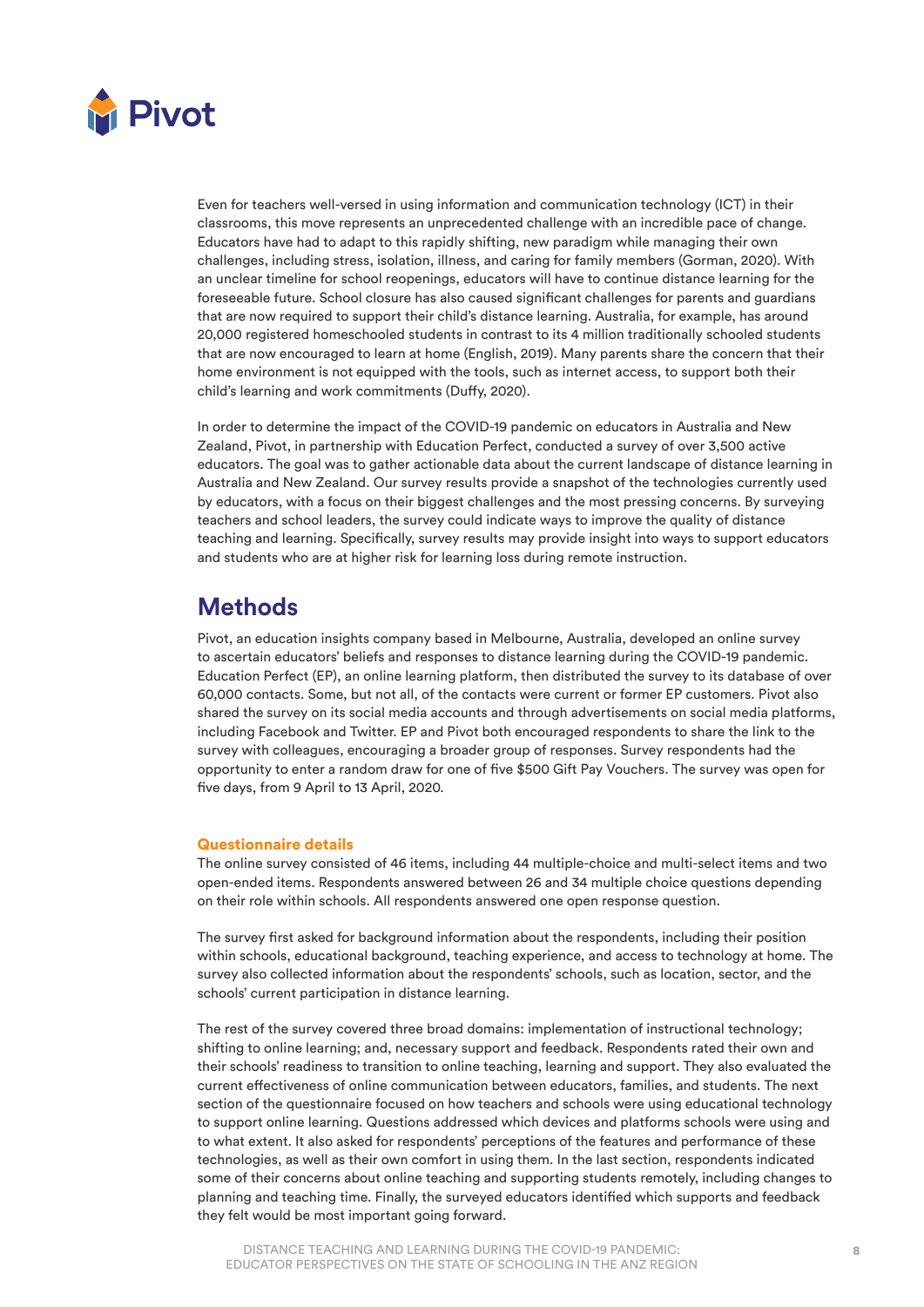

At the end of the survey, respondents saw one of two open-ended response questions. The first openended question stated: "Please let us know if there is any other feedback on the impact of distance teaching you would like to give that was not covered on this survey." The second question asked: "In 25 words or less, what would you recommend as the best strategy for improving distance teaching and learning?"

#### Data Analysis

A total of 3,556 educators responded to the survey, 2,373 from Australia and 1,183 from New Zealand. Just over 85% of the survey respondents completed the questions in full. Partial responses were included for only the questions answered, with no further imputation or treatment of missing values. The partial response rate between Australia and New Zealand were comparable, at 16% and 14%, respectively. Of the two possible open-response questions, one was seen by 2,550 respondents, yielding 693 responses after initial data cleaning. The second open-response question was seen by 456 respondents, yielding 438 responses after initial cleaning.

After cleaning and sorting responses by question and by country, the researchers conducted a range of statistical analyses. Tables of frequencies and percentages, and cross-tabulations were used to present categorical variables, chi-square tests of independence were used to test for relationships between pairs of categorical variables, and a market basket analysis was used to examine patterns amongst multiple selection questions where the options were not mutually exclusive. Furthermore, researchers performed qualitative coding of themes based on the responses to open-ended questions (Saldaña, 2009).

#### Sample

The study sample included all 3,556 responses to the survey, of which approximately 2/3 of the responses were from Australia and 1/3 from New Zealand. All states of Australia and all regions of New Zealand were represented in the sample.

### **Table 2. Roles of Survey Respondents**

|                               | <b>Australia</b> | <b>New Zealand</b> |
|-------------------------------|------------------|--------------------|
| I'm a classroom teacher.      | 61%              | 59%                |
| I'm a domain leader.          | 5%               | 5%                 |
| I'm a graduate teacher.       | 4%               | 2%                 |
| I'm a leading teacher.        | 13%              | 17%                |
| I'm a pedagogical leader.     | 4%               | 3%                 |
| I'm a Principal.              | 0%               | 1%                 |
| I'm a student teacher.        | 1%               | 1%                 |
| I'm a year level coordinator. | 5%               | 4%                 |
| I'm an Assistant Principal.   | 1%               | 3%                 |
| Other - Write In              | 6%               | 6%                 |

Note. Australia (n= 2,370), New Zealand (n=1182)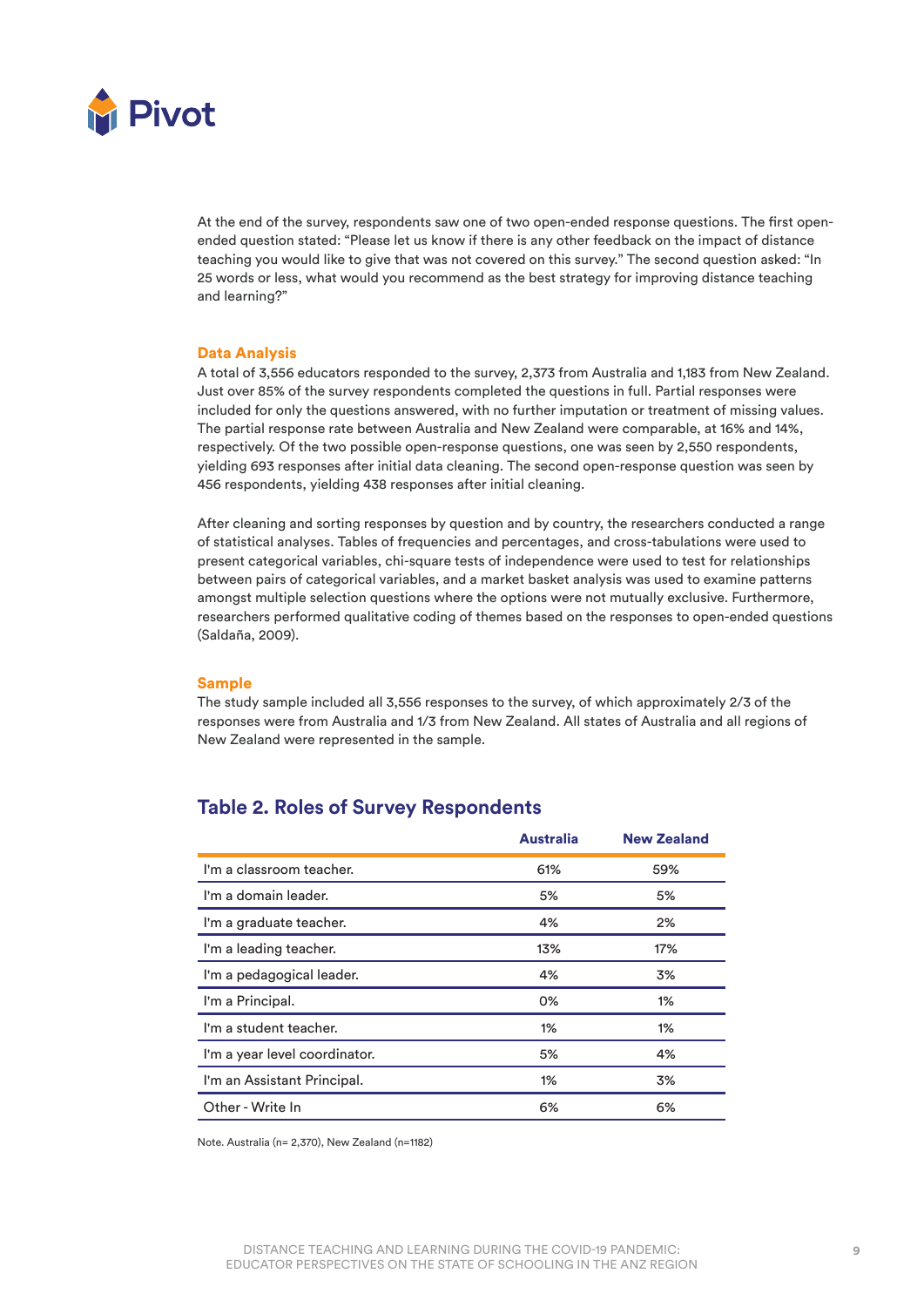

The survey sample included educators in a range of school-level roles, but the percentage of teachers and leaders was similar between countries (see Table 2). Approximately 79% of Australian respondents (n=1871) and 78% of respondents from New Zealand (n=926) were teachers, ranging from student to leading teacher positions. The survey, therefore, covered 0.8% of the full-time (and equivalent) teacher workforce in Australia and 2.3% of the full-time teacher workforce in New Zealand (McCrindle Research, n.d.; Education Counts, 2019b). Just over 15% of all Australian respondents (n=360) were school leaders (domain, pedagogical, year level, and principals), compared to 15.5% of respondents from New Zealand (n=184). Within those leaders, just under two percent of Australian respondents (n=42) and four percent of New Zealand respondents (n=47) were principals or assistant principals. Around six percent of all respondents (n=211) placed themselves in the "other" category, which consisted of a mix of different educational roles, the most common being teaching assistants and teachers in casual roles. The language of some survey questions was varied based on respondents' roles within schools.



### **Figure 3. Respondents by Education Level**

As shown in Table 3, survey respondents represented a range of educational experience and credentials. Among Australian respondents, roughly 40% had a bachelor's degree, while approximately 29% had a postgraduate diploma and another 29% had a master's degree or higher. Conversely, 31% of respondents from New Zealand had a bachelor's degree, approximately 42% had a postgraduate diploma, and just over 22% had a master's degree or higher. The sample also included a high proportion of experienced educators (see Table 4). Over 60% of both Australian and New Zealand respondents had over 10 years of teaching experience, with over 30% of the sample reporting more than 20 years of teaching experience. Less than 10% of respondents reported teaching fewer than three years.



### **Figure 4. Respondents by Years Teaching**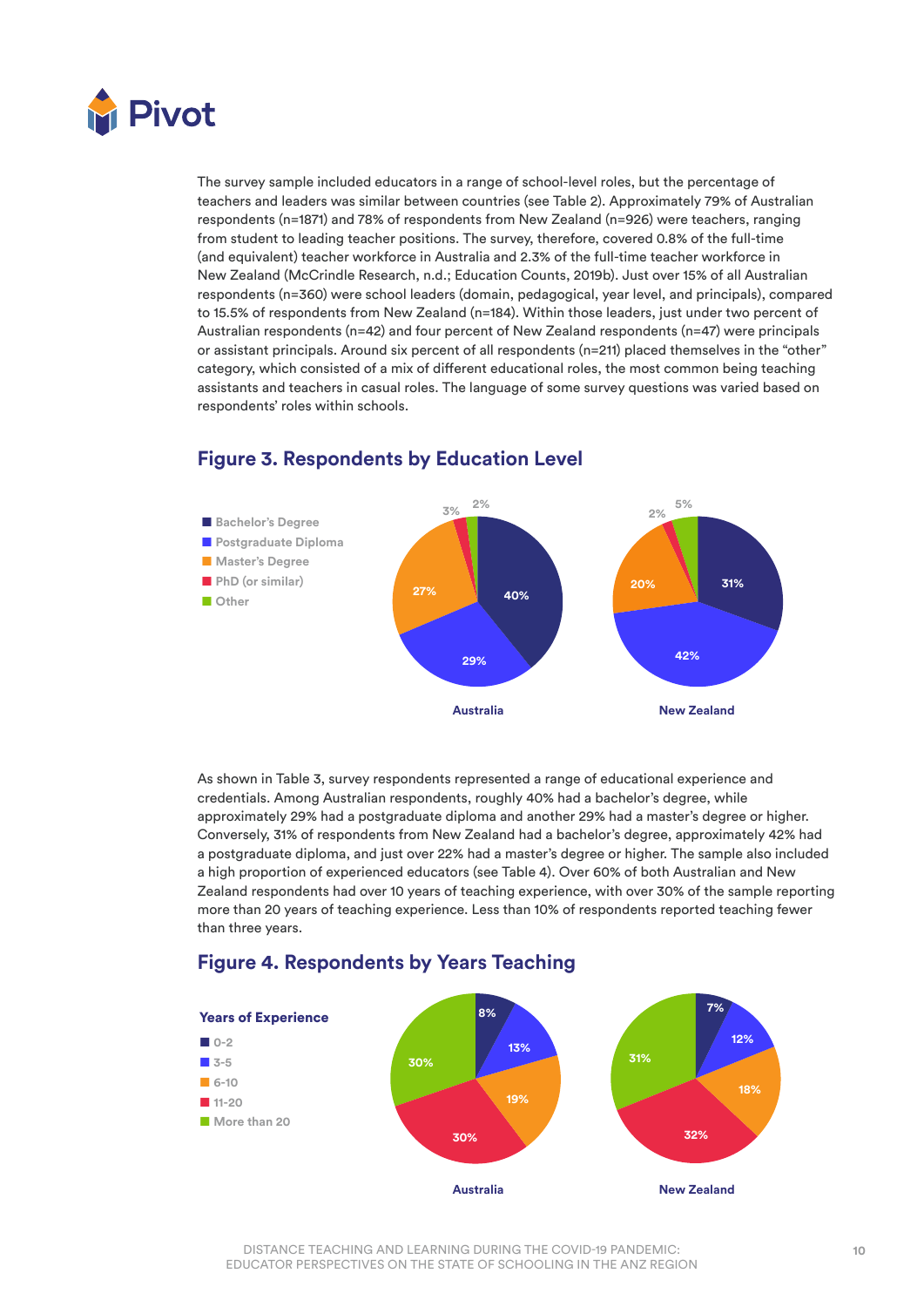

Of those participants who had a teaching role, roughly 15% in both Australia and New Zealand taught at a primary level, with approximately 85% teaching at a non-primary level. The proportions were similar between countries. However, as shown in Table 5, there were clear differences between countries in terms of school type. Slightly under half of all Australian survey respondents worked in government schools, compared to 77% of respondents from New Zealand. Conversely, slightly over 50% of Australian respondents and slightly under 22% of New Zealand respondents worked in independent or religiously-affiliated schools. Roughly one percent of respondents from both Australia and New Zealand worked in international schools. The difference in school type between countries is unsurprising, as New Zealand has a proportionally larger amount of state (government) schools than Australia (Australian Curriculum, Assessment and Reporting Authority, 2019).

### **Table 5. Distribution of Respondents across Educational Sectors**

|                              | <b>Australia</b> | <b>New Zealand</b> |
|------------------------------|------------------|--------------------|
| Government                   | 49%              | 77%                |
| Independent                  | 25%              | 8%                 |
| International                | 1%               | 1%                 |
| <b>Religious Affiliation</b> | 25%              | 14%                |

Note. Australia (n=2366), New Zealand (n=1180)

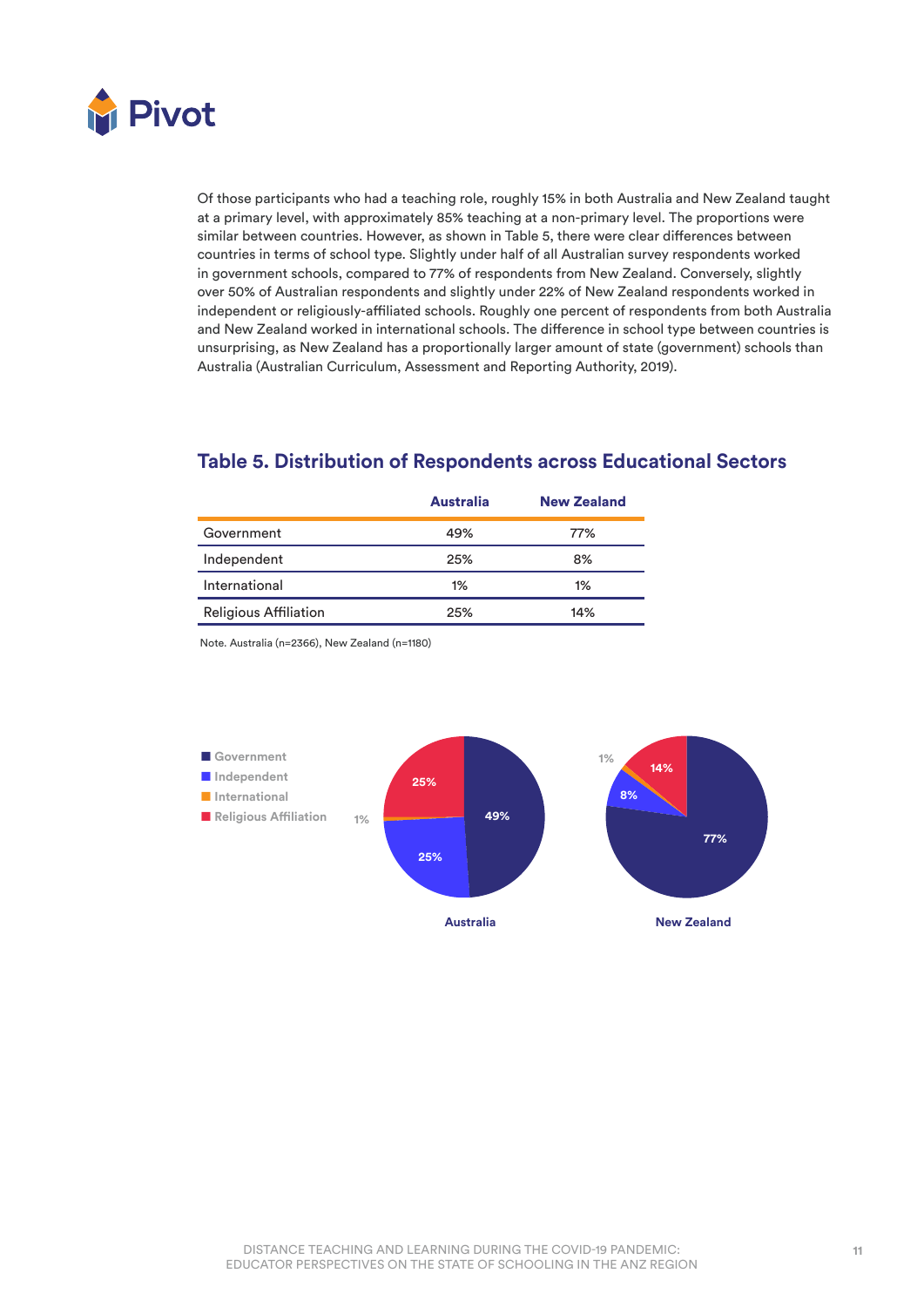

### **Key Findings**

Findings emerging from our analysis of the survey data encompassed the key themes of impact of the shift to distance teaching, implementation of instructional technology, and necessary support and feedback for educators. In the following sections, we present these findings, organised by theme, and provide recommendations when appropriate.

### The Challenges of Meeting Student Needs from a Distance

In this section, we review how participants responded to questions that asked about concerns educators have for their students. One of the most divisive items on the survey was the efficacy of online learning, with an almost equal number of respondents indicating a lack of confidence as those that indicated confidence. On the other hand, ~80% of respondents indicated that they believed that students will need extra instructional support when they get back to the physical classroom (this number is higher in primary schools).

While respondents indicate a belief that distance learning will negatively impact student learning, they rate social isolation of students and social disconnection as their two major areas of concern. This indicates that the shift to distance learning has a cross-cutting impact on both learning outcomes and social-emotional health.

Additionally, the findings show that respondents in remote/rural and lower socioeconomic areas believe that access to technology and reliable internet are of major concern. The equity of access concern also is apparent for primary teachers who indicate that they are less able to meet the needs of their students, communicate effectively and rely on adequate support from a parent or guardian.

### Educators were divided about the efficacy of online learning, but the overwhelming majority believed that students will need extra instructional support when they get back to the classroom.

Survey results indicated that educators' opinions were divided on the efficacy of online learning in comparison to classroom teaching. As shown in Figure 1, 48% of respondents from Australia and 47% of respondents from New Zealand indicated that they agreed with the statement: "I believe that online learning can be as effective as in-classroom learning." Conversely, 41% of respondents from both countries disagreed that online learning was as effective as classroom learning.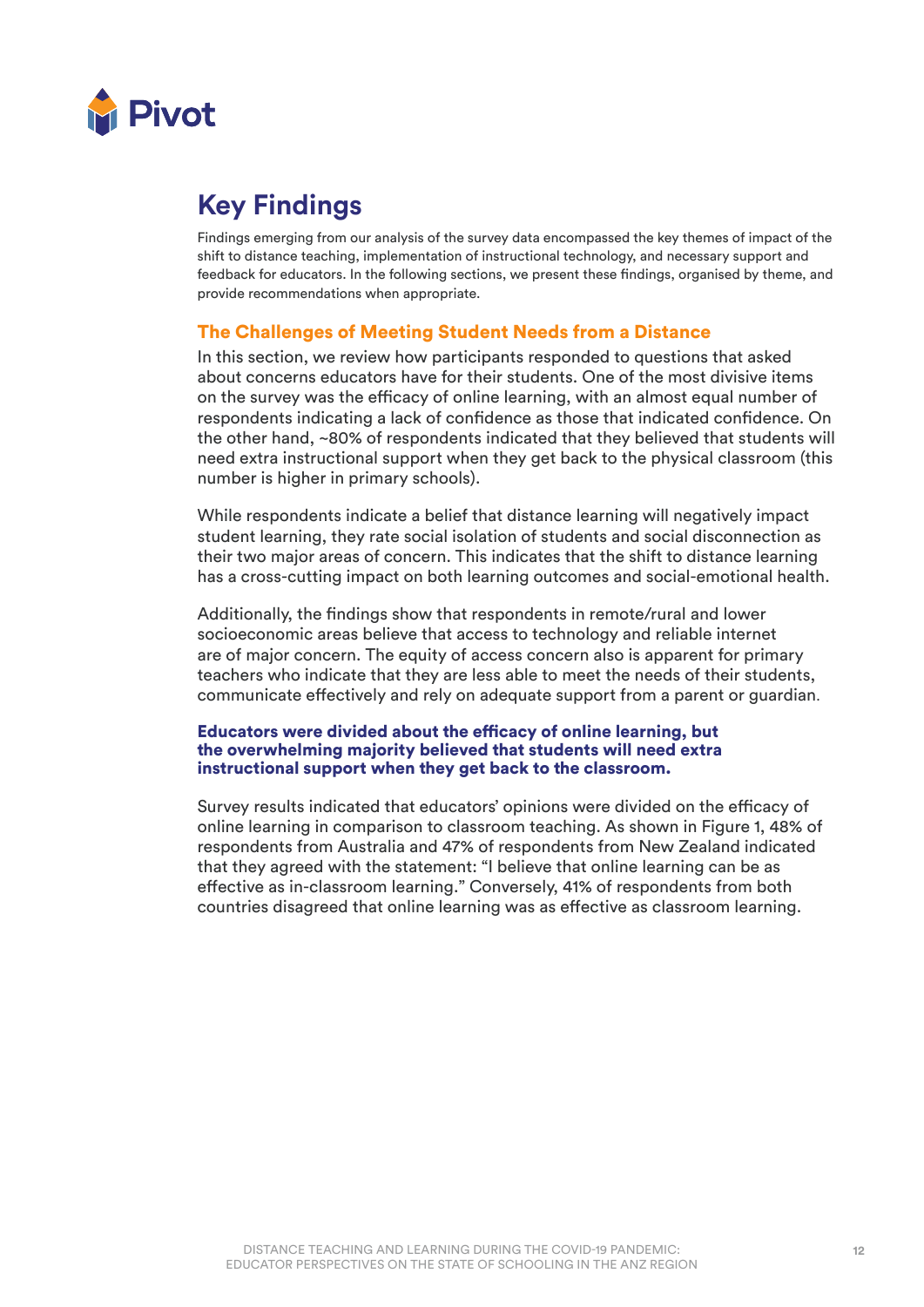



### **Figure 1. Educator Responses: Online Learning Can be as Effective as In-classroom Learning**

This bifurcated response suggests that the educators of New Zealand and Australia may be entering a phase of distance learning with sharply different understandings and expectations of how online teaching can help students learn. The reason for this divide is not immediately apparent, but provides an opportunity for further research to identify why some educators are confident and others are not.

We also asked educators about the extent to which they agreed or disagreed with the statement: "I believe that students will need extra instructional support when they return to the physical classroom." As shown in Figure 2 below, about 80% of educators in both countries agreed that they believe students will need extra support after in-person instruction resumes. Additional analysis showed that 25% of primary school teachers "strongly agree" that students will need extra support, as opposed to 15% of non-primary school teachers.

### **Figure 2. Educator Responses: Extra Instructional Support Necessary after In-Person Instruction Resumes**



Note. Australia (n=2077), New Zealand (n=1039)

Note. Australia (n=2,083), New Zealand (n=1,038)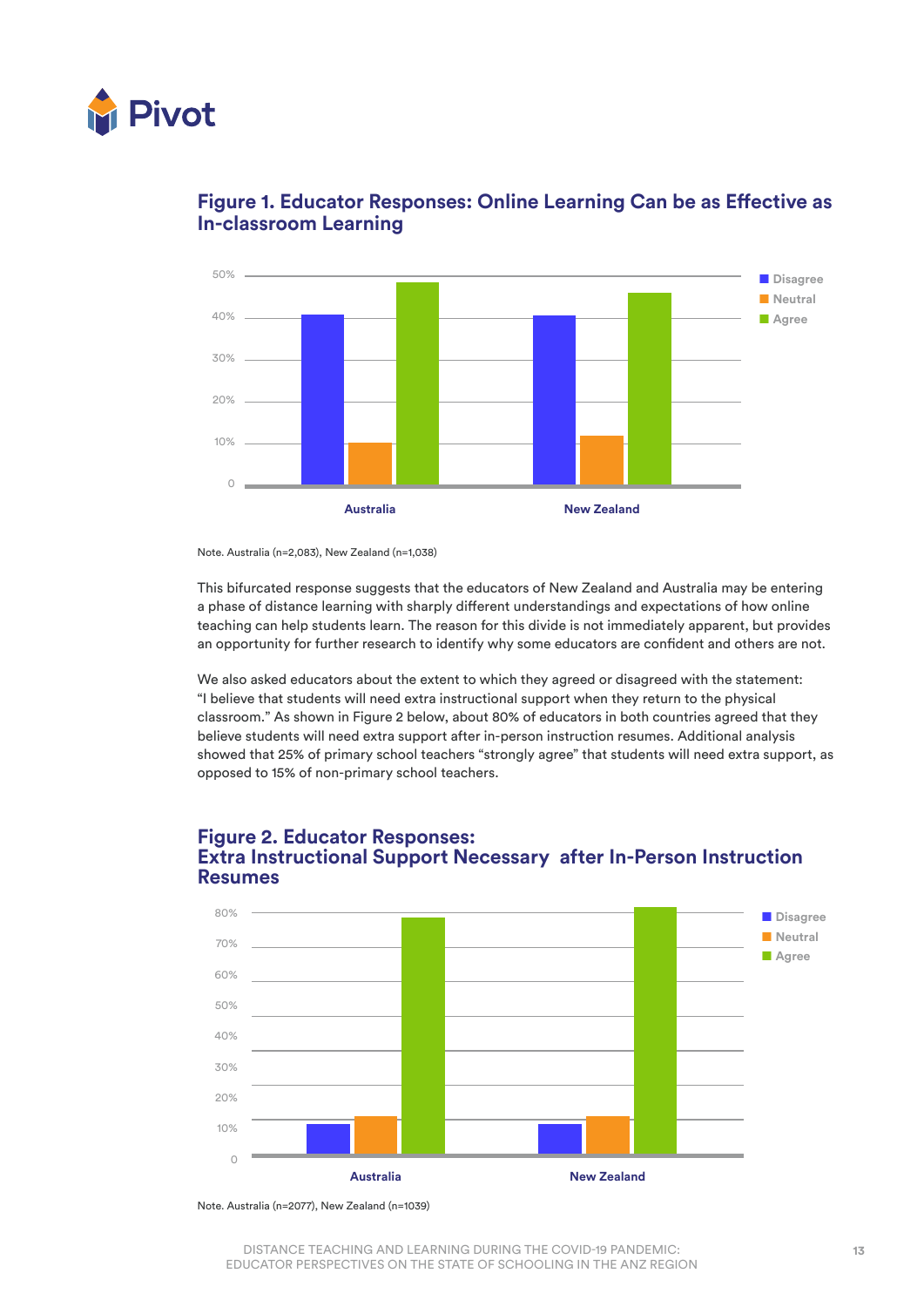

The contrast between the approximately 48% of respondents who agreed that the efficacy of online learning is comparable with classroom learning and the 80% of respondents who believe students will need extra support when they return to the physical classroom is striking. This apparent incongruity suggests a difference between what some educators believe about online learning in general and online learning in this particular case. It could reflect a lack of confidence in their school or their own ability to teach students from a distance. Alternatively, it could suggest that the conditions of the transition to online learning, including the speed at which it occurred and the scope of school closure, impacted students' learning outcomes. Teachers could also be cognisant of the particular stresses of lockdown, such as illness, social isolation, care for family members, and anxiety about the future that may be increasing cognitive load and decreasing learning.

#### Nearly half of educators reported being less than confident in their ability to meet student learning needs online.

We asked educators how confident they felt in their school's ability to support students' online learning. As shown in Figure 3 below, the most frequent response was "confident." However, 39% of educators from Australia and 42% of educators from New Zealand reported being only "somewhat confident" or "not at all confident" in their school's ability to meet students' learning needs online.

Many of the educators' comments in response to the open-ended questions also reflected tenuous confidence. As one educator explained, "It is like being a beginner teacher all over again, as you don't know what works or doesn't work well. You have to transition into a new teaching format very quickly, which is stressful."

Although there were no statistically significant differences across the two countries in confidence in ability to support student learning online, we did find that primary educators were significantly less likely to report feeling confident (□2(3, N=3123)=23.1, p<.001). As shown in Figure 3, the most frequent response for primary educators was "somewhat confident" (41%); in contrast, the most frequent response for teachers of older students was "confident" (43%).



### **Figure 3. Educator Responses: Extra Instructional Support Necessary after In-Person Instruction Resumes**

Note. Australia (n=2090), New Zealand (n=1051). "Primary" typically refers to educators working with children from Foundation/Kindergarten to year 6. "Non-primary" refers to years 7-12 (13 in New Zealand).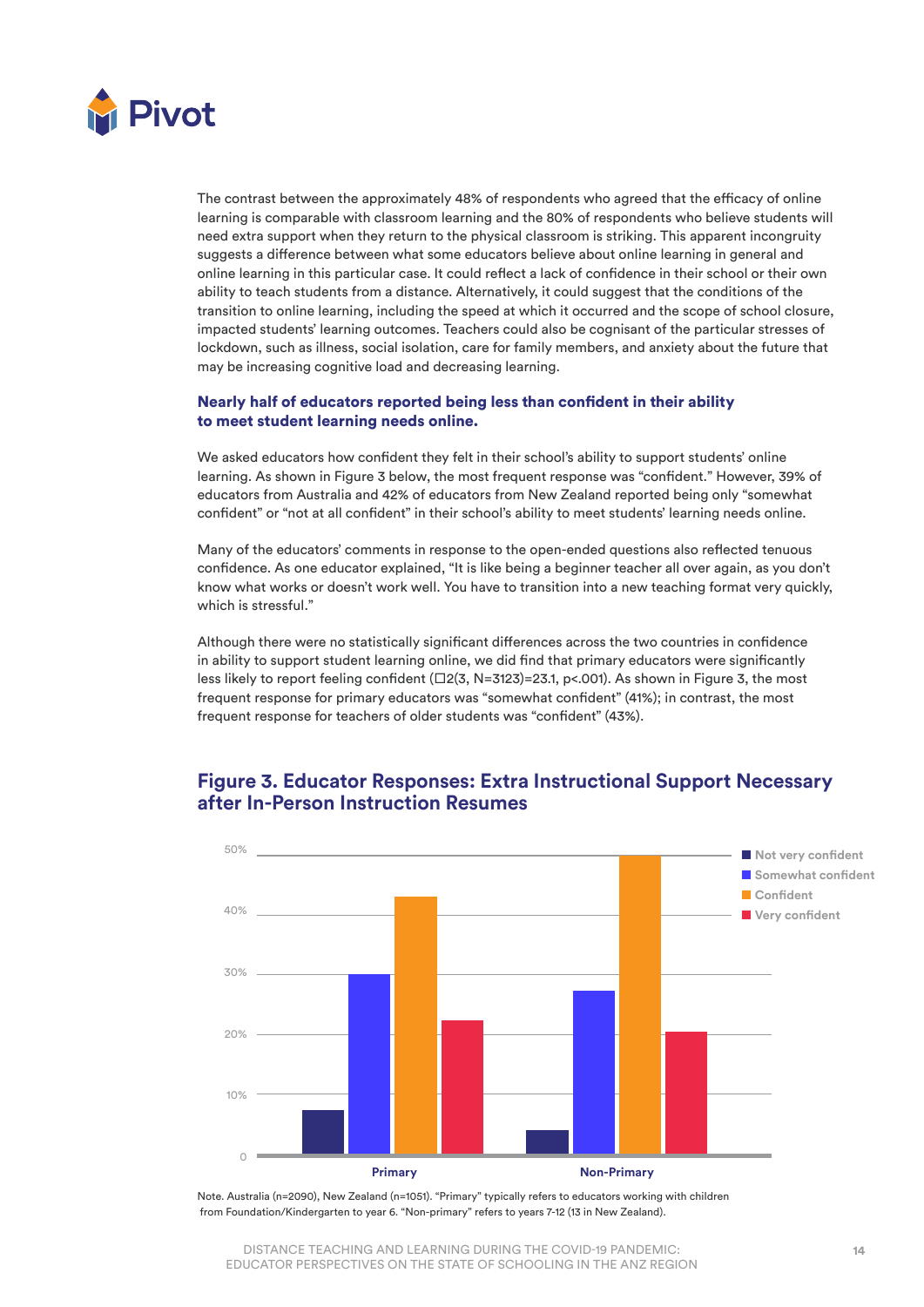

It was not surprising that primary educators in our sample were less confident about distance teaching online than those working with older students. Previous research has shown that distance online learning is challenging for primary school children (Musgrave, 2004). In the qualitative data, some respondents worried that primary school children lacked the independence and knowledge of technology to participate in online learning without relying on an adult at home. As one educator described: "There is total reliance on parents to use the technology and read the instructions … Too many platforms also mean too many things for very young students to learn. Too many passwords, too many steps to remember to view, do and submit work."

#### Educators primarily worried about student social isolation, well-being, and learning loss in the wake of school closures.

We asked ANZ educators to identify their top three concerns about the impact of the transition to distance learning on students. As shown in Table 6, educators' top three concerns in both countries were students' social isolation, a decrease in student well-being and learning loss.

|                                           | <b>Australia</b> | <b>New Zealand</b> |
|-------------------------------------------|------------------|--------------------|
| Social isolation                          | 56%              | 49%                |
| A decrease in student well-being          | 54%              | 46%                |
| Learning loss                             | 46%              | 47%                |
| Lack of access to technology/internet     | 37%              | 43%                |
| Lack of support from a parent or guardian | 36%              | 33%                |
| Disruption in meeting learning targets    | 31%              | 21%                |
| Lack of access to basic needs             | 13%              | 20%                |

### **Table 6. Teacher Concerns about Impacts on Students**

Note. Australia (n=2216), New Zealand (n=1118)

Social isolation was the most frequent concern for respondents in Australia and New Zealand. This concern was also an emergent theme in the open-ended response data, with one teacher noting, "As teachers, we need to think about our students' current environments. Where are they learning, at what time, how are they feeling? It is not only about maths, chemistry or literature. It's about students in isolation."

Another interesting outcome of the analysis was the almost equal focus on student well-being and learning outcomes. In the qualitative data, many respondents expressed belief in a causal link between social interaction, well-being, and academic achievement. For example, as one respondent noted, "Distance teaching shows how important to students face-to-face contact in a classroom is to their learning, social interaction and well-being. My students appear lost and isolated despite our using a [platform] and [platform]."

The conviction of educators in our sample that well-being was foundational for learning is borne out by academic research. Hattie's (2008) comprehensive meta-analysis found that social cohesion within classrooms is positively associated with student outcomes. Similarly, Bücker and colleagues' meta-analysis found a statistically significant correlation between student subjective well-being and academic achievement (Bücker, Nuraydin, Simonsmeier, Schneider, & Luhmann, 2018).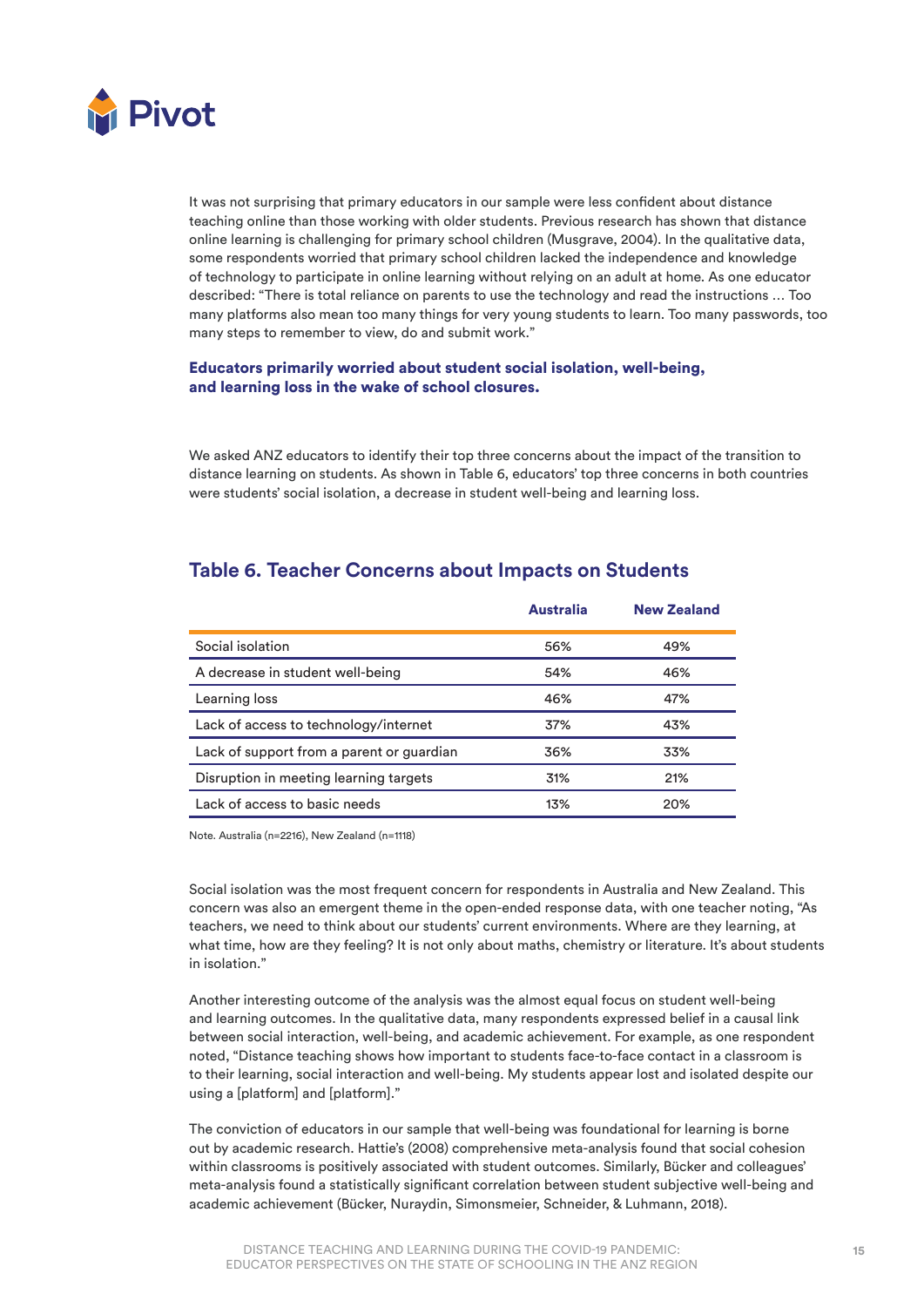

This association likely carries over into virtual learning environments as well. Studies in online learning often find that socialisation is a central obstacle in the transition to online and distance learning (Nicol, Minty, & Sinclair, 2003; Romanowski, 2001; Zhang and Lin, 2020). Student-peer interactions are crucial elements in the design of distance learning to build solidarity, trust and community among students (Ni, 2013; Rovai and Barnum, 2003). A lack of socialisation in the online learning environment can have negative effects on student well-being that lead to learning loss (Jones, Samra and Lucassen, 2019).

Studies of blended learning (in which students and teachers engage in both face-to-face and online instruction) have shown that online relationships tend to be stronger when coupled with in-person experiences (Nicol et al., 2003; West, 2012, p. 85). Thus, in the case of school closures related to the COVID-19 pandemic, it is possible that relationships cultivated in face-to-face interaction in Term One may mitigate the potential negative impact of isolation. Several educators said as much in their openresponse comments. For example, one said: "I am glad that I already have established a relationship with my students in Term One so that they can trust me."

#### Teachers were grappling with how to best adapt their teaching methods for digital environments.

6My staff have worked incredibly hard to get this up and running. We are building the plane whilst it is in the air.<sup>99</sup>

The challenge of teaching online went beyond learning to effectively navigate and deploy a suite of technologies. Educators' comments illustrated that many were also struggling to adapt their classroom pedagogies to the digital environment. For example, one said, "The teacher's main obstacle is to learn how to chunk material effectively, and what delivery methods are available, and how to use them to best advantage—how to introduce variety into lessons, with the view to keeping students engaged and learning focused."

Survey responses reflect a recognition that digital pedagogies differ from in person teaching methods. Digital pedagogies involve, at the most basic level, the use of digital technology in teaching and learning. To be successful, digital pedagogy requires reflection and understanding of how the use of the technology can alter and enhance the experience of teaching and learning (Croxall, 2013). Digital pedagogy in the time of distance learning could create opportunities to foster new forms of learning, but it requires learning a complex set of skills and ideas (QM and VLLA, 2019). Effective online teaching therefore not only requires the adaptation of traditional classroom pedagogy but the mastering of a new one.

The transition to online learning might be particularly difficult for primary school teachers, but also teachers who work with students with disabilities. Teachers indicated that differentiation for some students would be a major challenge, both because of the loss of personal engagement and the limits of digital learning. A teacher noted that educators need to learn new ways to assist students, such as "visual learners who need manipulatives to aide their understanding of concepts." Teachers of "handson" subjects also expressed frustration at the limitations of distance learning. As one science teacher explained: "Distance education has obviously impacted the first-hand investigations conducted by students. They can no longer DO complex experiments (only simple ones at home). They can view videos on YouTube instead." Practical subjects and career training (e.g., automotive repair or culinary arts) were similarly affected, as one teacher noted: "There is only so much paperwork we can do, how do we go forward without the practical aspect?"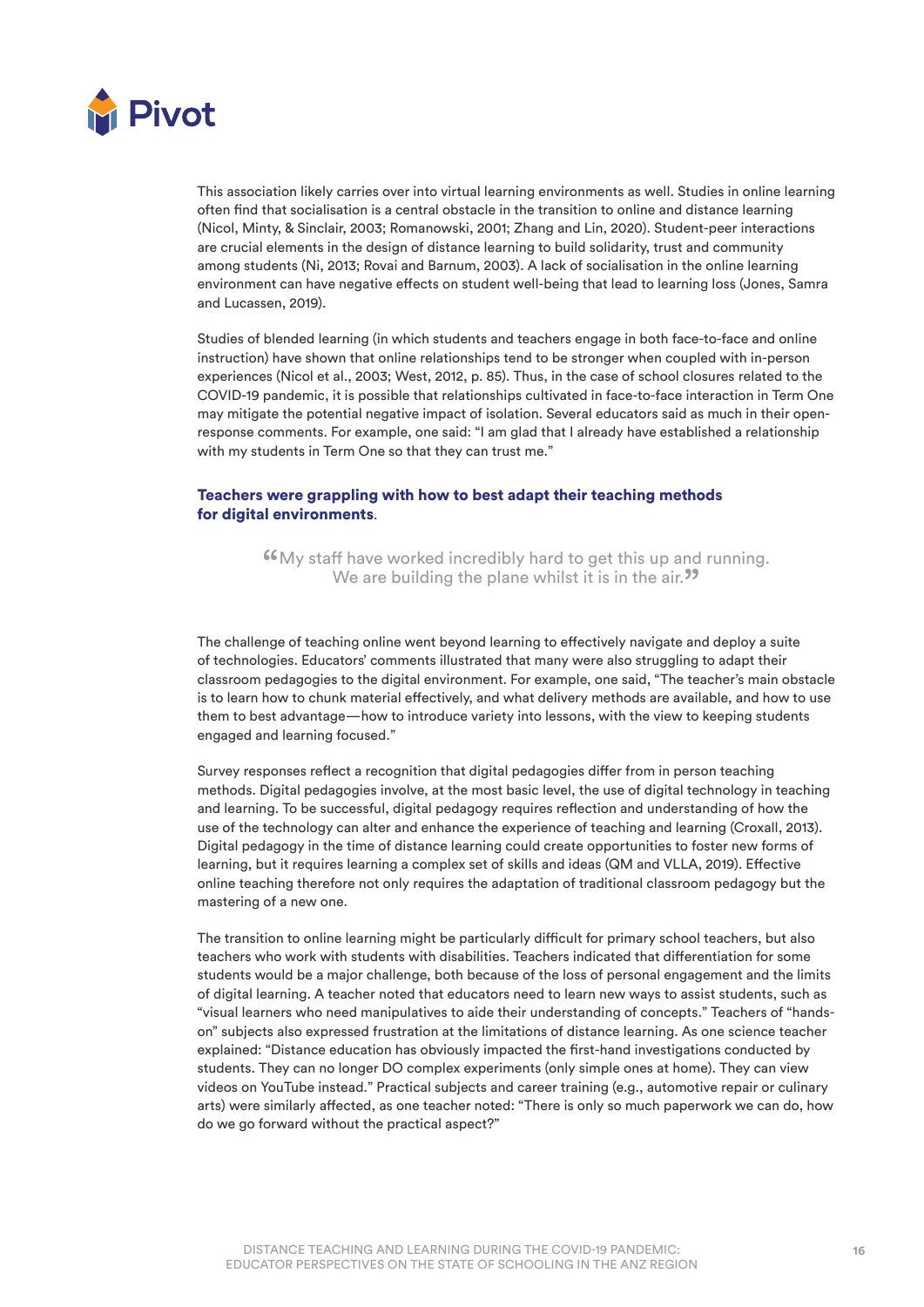

#### Teachers' greatest concerns involved a loss of social connection with their students and a decrease in their teaching effectiveness.

"Distance teaching is a useful tool to support and differentiate in-class teaching but cannot compensate for the loss of subtleties of social human interaction in the classroom.<sup>99</sup>

Teachers were asked what their major concerns were for their teaching practice. As shown in Table 7, respondents in both countries identified that their number one concern was a disruption of their social connection with their students (a decrease in instructional effectiveness was the second highest concern). This aligned with the survey respondents' top concern for students being social isolation and a decrease in well-being.

### **Table 7. Teacher Concerns about Impacts on their Teaching**

|                                                                          | <b>Australia</b> | <b>New Zealand</b> |
|--------------------------------------------------------------------------|------------------|--------------------|
| A disruption of my social connection to my students                      | 77%              | 73%                |
| A decrease in my instructional effectiveness                             | 63%              | 60%                |
| Difficulties balancing my home-life with the<br>needs of teaching online | 42%              | 37%                |
| Lack of learning support from parents/guardians                          | 38%              | 40%                |
| A lack of quality online instructional supports                          | 22%              | 20%                |

Note. Australia (n=1749), New Zealand (n=883)

One possible contributing factor to this concern is that 38% of teachers stated that they were unable to effectively communicate with students. This suggests that teachers may need support to leverage the features of educational technologies in order to maintain communication with students and foster teacher-to-student and peer-to-peer interaction through discussion boards, chats, emails, webinar recordings and live video conferences.

While relying upon digital pedagogies to teach is a new and unexplored phenomenon on a wide scale, it is possible for online platforms to facilitate communication; maximising these functionalities is crucial when classmates and teachers unable to interact with students in person (Cui and Zheng, 2018; QM and VLLA, 2019; West, 2012).

There were no significant differences in the distribution of views on communicating online with students between countries and regions in Australia, technology groupings, or years of experience. However, primary level teachers were significantly more likely to state that they not able to effectively communicate online with students  $(\square 2(3, N=3061)=56.7, p<0.01)$ . As shown in Figure 4, the most frequent response for primary educators was "somewhat effectively" (42%); in contrast, the most frequent response for teachers of older students was "effectively" (48%).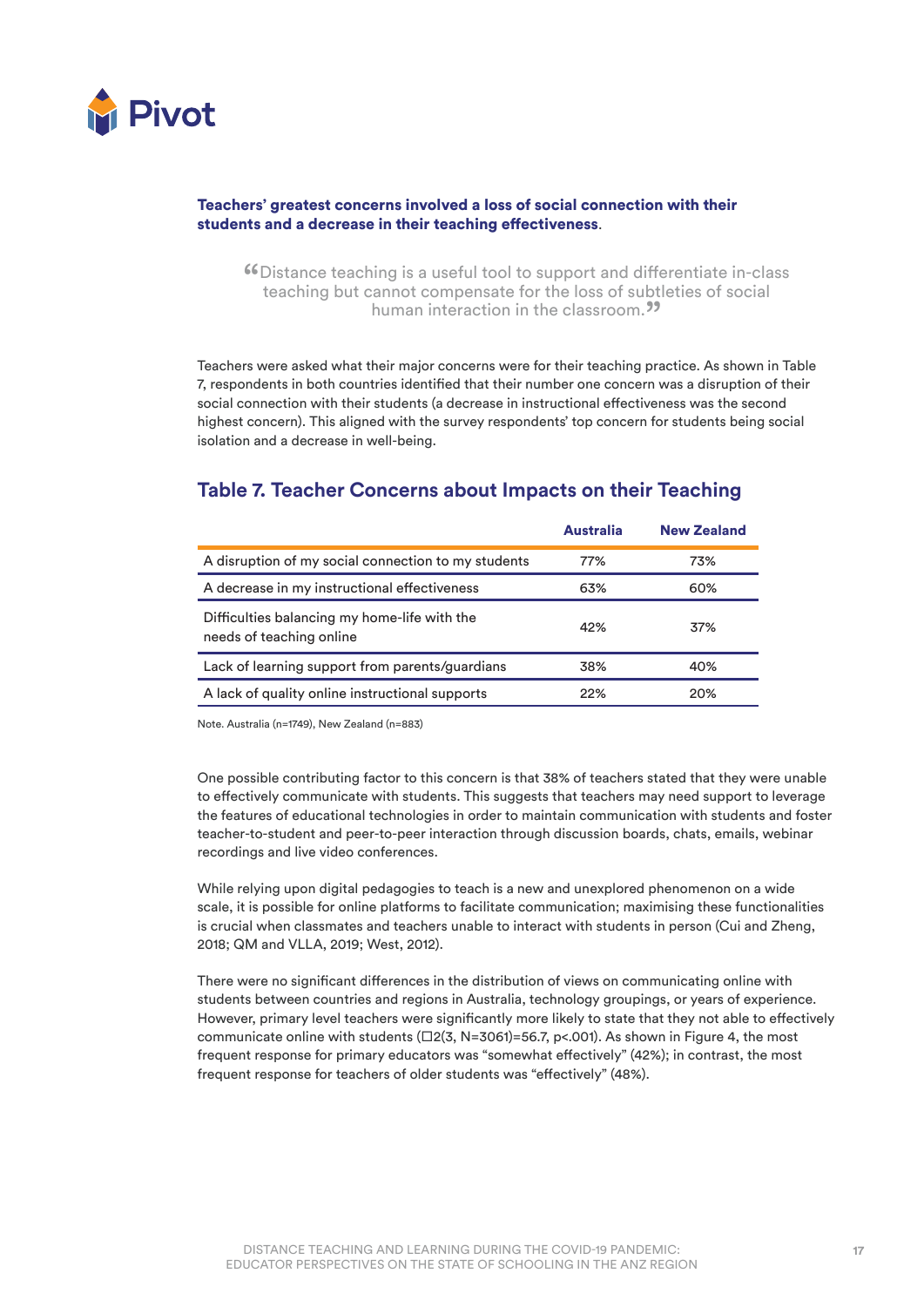



### **Figure 4. Efficacy of Teacher-Student Communication: Primary versus Non-primary**

This lack of confidence in communication with primary students is an area for deeper study as younger students' ability to communicate through technology is limited by family supervision. As primary teachers are also more worried about the available support from parents/guardians, younger students should be considered a high-needs population in terms of interventions.

In general, the confidence in communication should be considered seriously. In times of a rapid shift and adaptation of teaching practices, a lack of adequate communication avenues may lead to major disruptions in the sharing of best practices, identification of student and family needs and collaboration. As one respondent noted, a "high degree of flexibility and team collaboration is needed so that a whole school approach has been achieved - common language, common expectations and frequent communication to families." Effective communication channels are necessary for effective distance teaching.

#### School leaders were most concerned about meeting the needs of all students.

School leaders indicated that meeting the needs of all students was their highest concern. Notably, Australian school leaders were more worried about managing the expectations of parents and guardians than were their counterparts from New Zealand. This may reflect the higher proportion of independent schools in Australia's educational system. Due to small sample size, further research is necessary to identify if this concern was of greater importance to Independent School Principals in Australia, though previous research has documented how independent school leaders face strong pressures from tuition-paying families (Bedo, 2018; Freeman, O'Malley, and Eveleigh, 2014, p. 43).

*Note. Primary (n=457), Non-primary (n=2604)*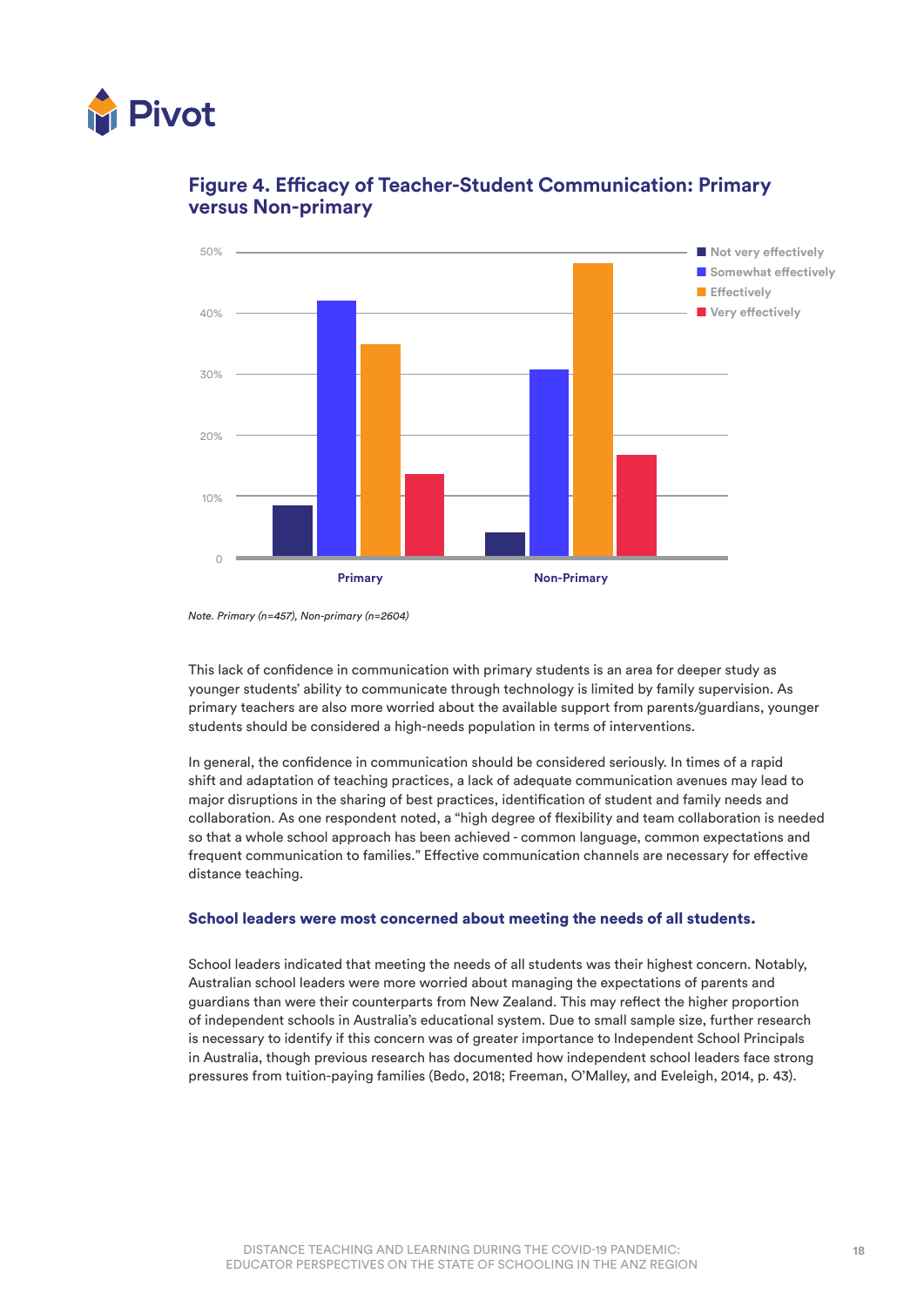

### **Table 8. Top Concerns for School Leaders**

| What are you most concerned about as a school leader?<br>(choose up to 3) | <b>Australia</b> | <b>New Zealand</b> |
|---------------------------------------------------------------------------|------------------|--------------------|
| Meeting the needs of all students                                         | 81%              | 95%                |
| Being able to manage parent/guardian expectations                         | 51%              | 29%                |
| Being able to assess the effectiveness of instruction                     | 43%              | 52%                |
| Providing adequate pedagogical resources/tools to my teachers             | 30%              | 31%                |
| Being able to effectively manage my staff                                 | 27%              | 24%                |
| Choosing the right instructional supports                                 | 27%              | 12%                |
| Providing adequate professional learning to my teachers                   | 16%              | 14%                |

Note. Australia (n=37), New Zealand (n=42). Principals and Vice-Principals

#### Educators were concerned about some students' limited access to technology and its equity implications.

**"**I have some students that cannot afford the internet or a device - so I worry about their learning as they are now behind the rest of the class.<sup>99</sup>

Shifting to distance learning requires ready access to devices and reliable internet access. As shown in Table 7, educators were concerned about students' access to technological devices and a reliable internet connection; 37% of respondents in Australia and 43% of respondents in New Zealand chose "access to technology/internet" as one of their top three concerns about the transition to distance teaching and learning. This is not surprising as approximately 15% of Australian households and 20% of families in Zealand do not have access to the internet (Australian Bureau of Statistics, 2018; InternetNZ, 2017). Open ended responses indicate that educators also were concerned that multiple children and even parents would have to share one device, limiting the amount of time that students could spend in the digital learning environment or reaching out for extra assistance. Reporting indicates that this is also a concern for parents, who may only have one smartphone or tablet to share among the entire family (Duffy, 2020).

Gaps with broadband infrastructure in Australia and New Zealand disproportionately affect rural areas and low-income communities (Duffy, 2020). This uneven distribution of access has clear equity implications for student learning. The qualitative data clearly indicated that educators in the ANZ region were concerned about equity of access to technology and the internet. These concerns were focused on two major demographics: low-income families and families in rural areas. Beyond access and cost, data allowances and connection speed were also obstacles to distance learning online. One teacher lamented: "Students do not have access to most online learning due to location or economic reasons. It's hard to teach when we only reach 40% to 60% of our class."

Teachers were also concerned with their own access to technology with data limits, the cost of internet access and the speed of their networks. One respondent provided a tongue-in-cheek suggestion to "Bring back pigeons for messaging, sometimes faster than the internet." When considering supporting distance teaching in the future, it will be important to take into account infrastructure needs.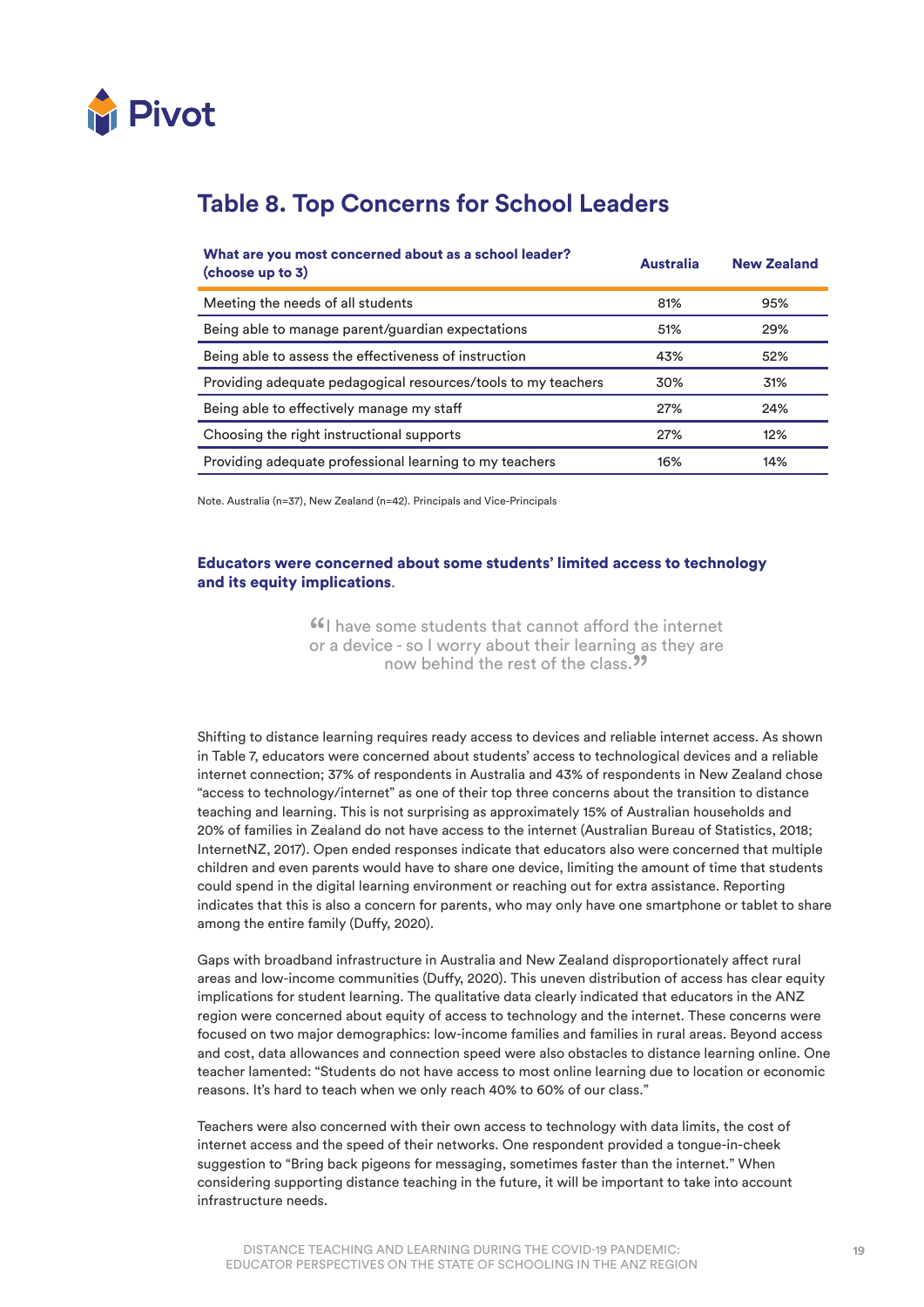

Equity concerns related to distance learning went beyond issues of access to technology.

"Distance learning reinforces existing social inequality"

Educators' concerns about distance learning's effects on educational inequality reached beyond concerns about access to technology in the home. Respondents were particularly concerned about rural, low-income and indigenous students. Educators have cause for concern, as research indicates that distance learning may exacerbate existing inequality and fractured relationships between the government and already marginalised groups (Doyle, 2020; Markham, Smith and Morphy, 2020). As one respondent explained: "We have been ignored over the years… If we were not a Maori community, our children [would] not be disadvantaged." Several educators stated that they were concerned about the disruption to their relationships with students, which they viewed as vital to helping marginalised students stay invested and engaged in school.

Respondents were especially concerned about parents' role in distance learning; specifically, educators considered whether parents had resource, educational, or language barriers that limited their participation. To support learning at home parents or guardians need the time and resources to not only help their student, but also must master the schools' preferred digital learning platforms. As one educator explained: "Many parents have multiple students in the school and struggle to support their kids in online learning or don't have the resources to do so." Many respondents also pointed out the problems they had communicating with parents, particularly parents that did not speak English as a first language.

Respondents also expressed particular concerns about using digital pedagogies with students with disabilities or students learning English as a new language. Multiple educators' responses pointed out that face-to-face interactions were essential to monitoring student understanding, providing immediate assistance or feedback, and keeping students engaged. One teacher voiced a recurring concern: "Distance teaching seems near impossible for special education. My students need constant monitoring and support as many lack independence, and many have disengaged with learning after years of not achieving for various reasons." Similar concerns arose for teaching English as a new language. As one respondent said, "There are always aspects of language-learning that cannot be replaced by machines. Interactive and instant feedback and monitoring during class learning and teaching are missing online." Teachers of younger students seemed to face particular challenges in adapting to digital pedagogy as well, as young children have limited executive functioning, technology, and language skills. There is a clear need for further research into solutions for teachers working with these students, as well as policies and practices that may best help mitigate potential learning loss.

### **Recommendations**

• Maslow's over Bloom's: As we have found in this report, teachers are concerned for their students' emotional well-being. We suggest schools and governing bodies to explicitly respond to these disruptions by making social emotional wellbeing for teachers, students and families a key area of focus in distance learning and the transition back to the classroom. Strategies could include increased access to mental health services, a focus on teaching soft skills over hard skills, a lessening of learning targets/expectations and celebration and recognition of the hard work being undertaken by teachers.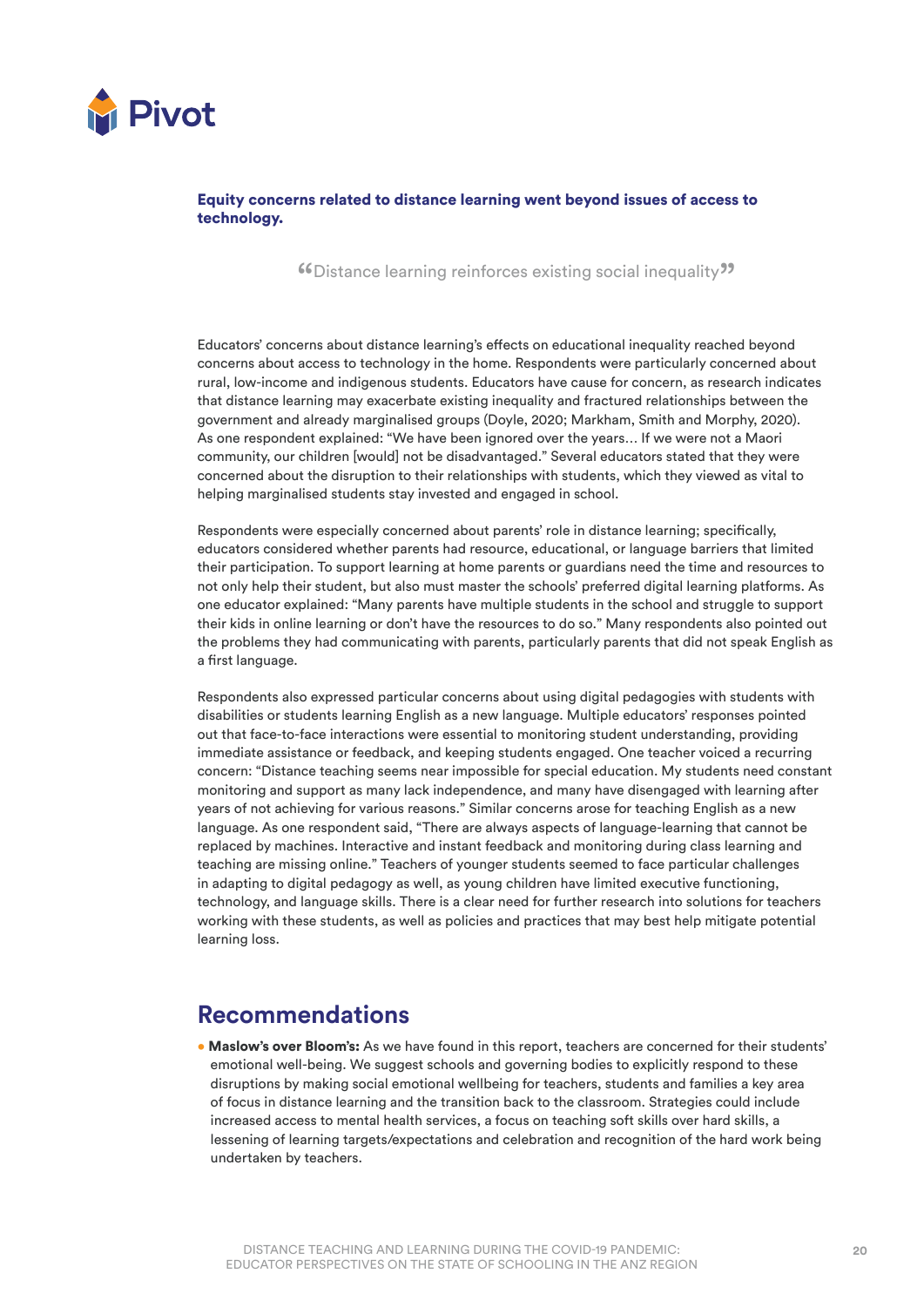

- Interventions for high-needs communities: Based on both our study and existing research, students of low socioeconomic status, students with disabilities, indigenous populations and English language learners are being impacted disproportionately by the shift to distance learning. This can be attributed to a lack of access to resources (e.g., technology, internet access, etc.), as well as uncertainty about practical digital support for these students. In the context of distance teaching, another group should also be considered high-needs: primary-aged students (as digital learning may require a high level of self-direction). We suggest that interventions for these groups be implemented where appropriate with a focus on designing solutions that create more equitable access to learning when it shifts to the home. Also further research into what effective distance learning looks like for primary-aged students is necessary.
- Increase opportunities for relationship-building: The results of the survey indicate that current relationships between students and teachers are at risk due to the shift to distance teaching. There is also evidence from the research base that shows that relationship building is more difficult in distance learning contexts. We suggest that schools increase their use of virtual strategies for reducing isolation and building relationships during distance learning, such as socially-focused group chats, synchronous opportunities for one-on-one interactions, creating social opportunities with larger groups, etc.
- Identify strategies for additional instructional support for students: 80% of teachers believe that students will need extra additional support when they get back to the physical classroom. This is an opportunity for systems and schools to identify strategies for providing this extra support and to prepare in advance for their implementation. Strategies could include tutors, an increase in the number of teacher aides in classrooms, increasing instructional time for students, etc.

### Use of educational technologies to support distance teaching

With more than 90% of respondents indicating that their schools have or were preparing to move to distance learning, these results represent a snapshot of which technologies educators in Australia and New Zealand were using to support student learning at home in April 2020.

#### Educational technologies used by respondents fell into four broad categories.

We asked participants to identify which technologies their schools were using to support distance learning. They identified a wide array of tools with over 140 platforms represented. As there is no consistent naming and categorization structure in the education technology sector, we grouped the platforms into 4 core areas of function based on a literature review and a categorisation of their functionalities (student/course management, content management, asynchronous communication, synchronous communication and curriculum banks). These four groups of technologies were:

- Student/Course Management Systems (CMS/SMS)
	- Primarily used for administrative functions and content management by schools. These tools include student management functions, such as attendance records and contact lists, which support online coordination between students, teachers and parents. Course management functions include organizing lesson materials, setting assignments, digital grading, and tools for providing feedback on student work. Examples include Compass, SEQTA, and Schoolbox.
- Synchronous Collaboration Tools (SCT)
- Support live online classroom instruction where students and teachers can collaborate to share their screens, audio, video, and text, in real time. The majority of these tools were not created for educational purposes. Some present safety and privacy concerns of which educators should be aware. Examples include WebEx, Zoom, and Skype.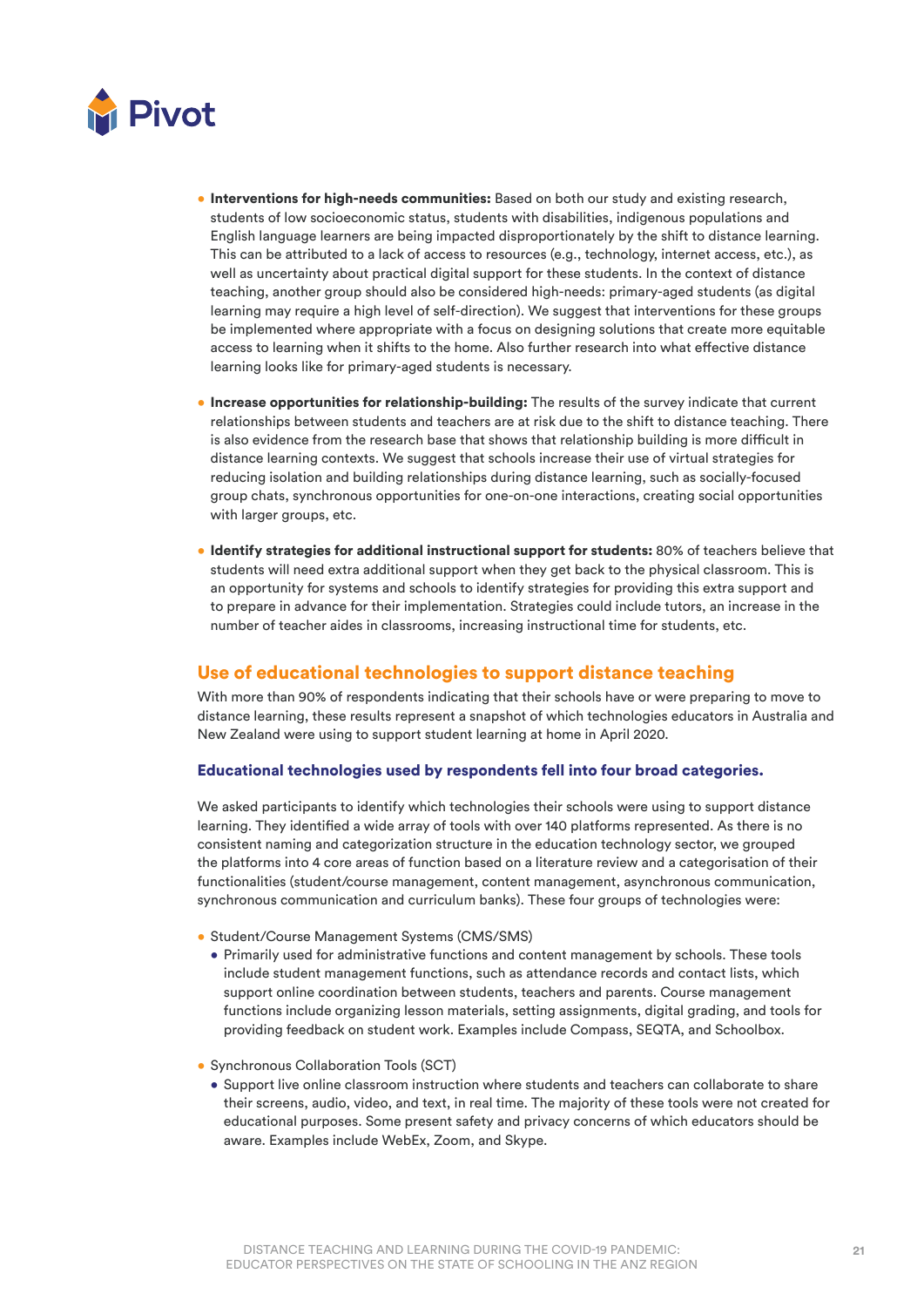

- Virtual Learning Environments (without Integrated Learning Content) (VLE)
	- Online platforms for content delivery that can be used to manage student learning and communication. These platforms are content-agnostic and do not include integrated banks of learning content. Some, such as Google Classroom, were explicitly designed for the F-12 educational sector and include some student/course management features. Others, such as Microsoft Teams, do not. Additional examples include Blackboard Learn, Canvas, and Moodle.\*
- Virtual Learning Environments with Integrated Learning Content (VLEC)
	- Describe VLEs that also include integrated banks of learning content (such as activities, videos, and assessments) that teachers can curate and organise to suit their school's curriculum. Some platforms, such as Stile Science, are specific to one content domain. Others, such as Education Perfect (EP) cover the full range of the school curriculum. Additional examples include Seesaw and Connect Education.

*\* We have avoided the use of the term Learning Management System as platforms that were previously branded as learning management systems have moved away from the terminology as they have integrated synchronous technologies into their functionalities.* 

### **Table 9. Features by Technology Grouping**

|                            | <b>SMS</b> | <b>SCT</b> | VLE | VLEC |
|----------------------------|------------|------------|-----|------|
| <b>Student Management</b>  |            |            |     |      |
| <b>Content Management</b>  |            |            |     |      |
| Asynchronous Communication |            |            |     |      |
| Synchronous Communication  |            |            |     |      |
| <b>Curriculum Banks</b>    |            |            |     |      |

Note. ✓- indicates slight variation within a category.

#### Educators were using combinations of multiple educational technologies that suited their needs.

"We use a combination and not just one platform … There is no magic platform.<sup>99</sup>

The majority of educators reported using two to five educational technologies with only 7% of respondents reporting using only one educational technology (Table 8) for their distance teaching. In addition to the previously listed tools, around two-thirds of participants also identified at least one other tool that was used aside from the primary tool, with close to 100 tools and apps identified including Simon, Edmodo, Firefly, Class Dojo, Loom, Day Map, and Hapara (New Zealand).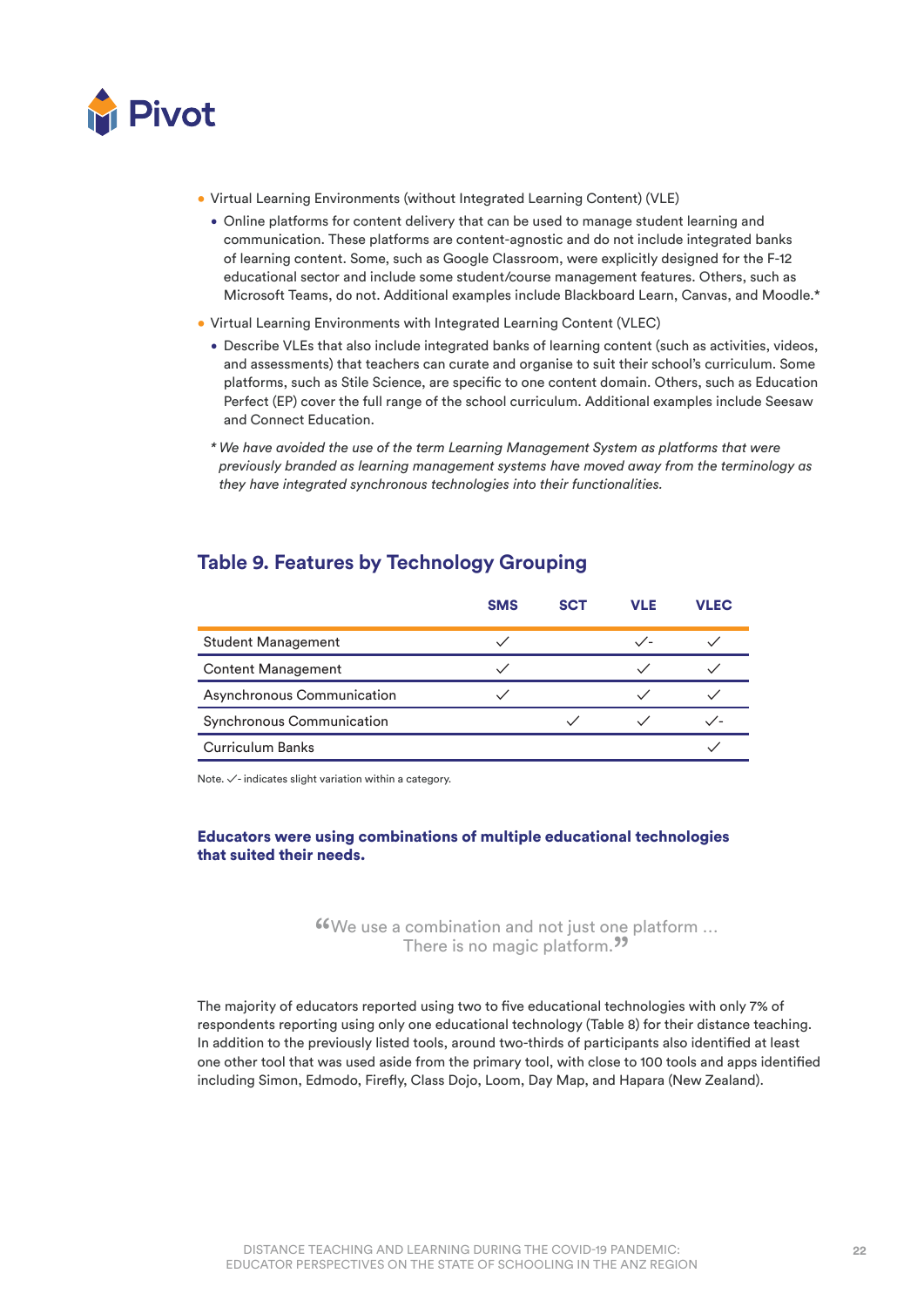



### **Figure 5. Educators' Use of Multiple Technologies**

The qualitative data from the open-response questions offered some insight into why this may have been the case. Respondents indicated that due to different functionalities, there was no single platform that met their needs as an instructor and the needs of their students as learners. To mitigate this, schools were using platforms together, curating a preferred mix of features and functionalities. For example, one educator explained the logic behind their particular cocktail of technologies: "Our current [SMS] is not as effective for setting and submitting work, so another [VLE] is being used. However, this new system does not have the administrative features necessary for a school."

In some cases, schools found synergy between the tools by using one platform as a central organisational hub. As one respondent described: "[SMS/CMS] is our learning platform. That allows us to utlise a range of other learning tools, i.e. [VLEC], online videos, slides. It just enables you to put your lesson together all in one place." Other educators found it more challenging to navigate multiple systems.

#### Australian schools use a wider variety of primary technologies than New Zealand schools.

Based on the findings, the most commonly used technologies were Education Perfect, Microsoft Teams, Google Classroom and Zoom. The most common primary technologies in Australia are Google Classroom (25%), Microsoft Teams (18%), Compass (8%), Zoom (8%), and Education Perfect (7%). The most common primary technologies in New Zealand are Google Classroom (52%), Microsoft Teams (17%) and Education Perfect (15%). Australia has a much larger spread of primary technologies than New Zealand. Australia's wide-ranging selection and adoption of primary technologies may be attributed to jurisdictional purchases or in-house platform commitments.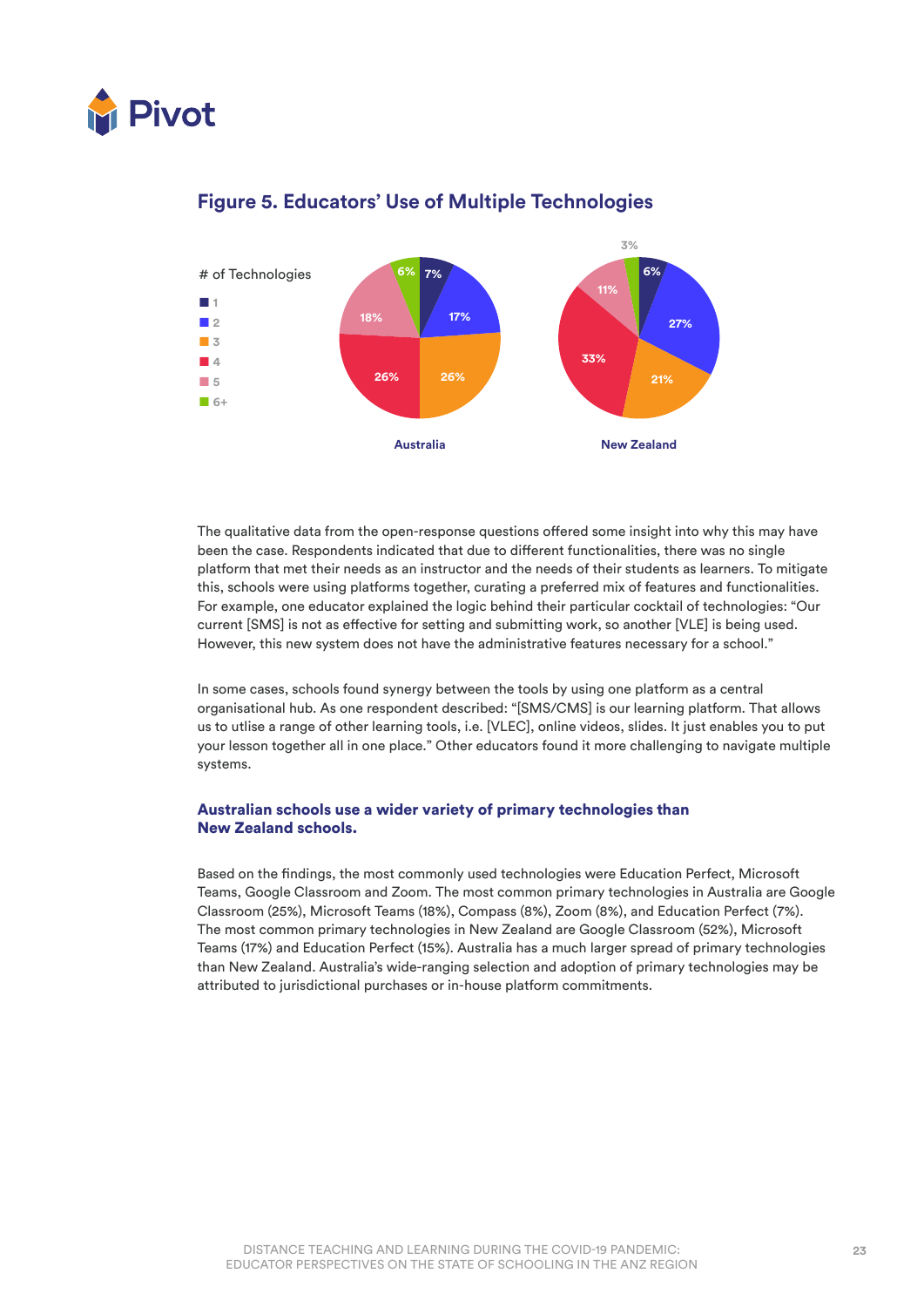

|                        | <b>Australia</b>                    |                                     |                                     | <b>New Zealand</b>                  |
|------------------------|-------------------------------------|-------------------------------------|-------------------------------------|-------------------------------------|
| <b>Technology Type</b> | <b>Primary</b><br><b>Technology</b> | <b>Part of Tech</b><br><b>Suite</b> | <b>Primary</b><br><b>Technology</b> | <b>Part of Tech</b><br><b>Suite</b> |
| <b>SMS</b>             | 15%                                 | 24%                                 | 1%                                  | 16%                                 |
| <b>SCT</b>             | 13%                                 | 57%                                 | 5%                                  | 55%                                 |
| <b>VLE</b>             | 59%                                 | 82%                                 | 77%                                 | 85%                                 |
| <b>VLEC</b>            | 14%                                 | 77%                                 | 18%                                 | 81%                                 |

### **Table 10. Technologies in Schools**

Note. Australia (n=1855), New Zealand (n=949)

Table 10 shows that whilst most teachers had nominated a virtual learning environment as their primary technology, more than half of teachers were using synchronous collaboration tools, and 77% were using a Virtual Learning Environment with Content as part of their technology suite. In Australia 36% and in New Zealand 42% were using at least one SCT, VLE, and VLEC technology together.

We performed a market basket analysis to find which combinations of tools were used together most often. The most common combination was Google Classroom and Education Perfect, with 42% of technology suites across both countries containing at least these two tools. The combinations emerging from the market basket analysis indicated that schools most often used a technology suite that included a virtual learning environment and a synchronous collaboration tool, with many integrating a content management tool and secondary learning environment as well.

### Educators found Virtual Learning Environments with Content to be most useful for most teaching tasks.

"To be successful, [distance teaching] has to engage students through building and maintaining relationships. [Video conferencing] enables this to occur. $"$ 

Participants were asked to rate whether their primary technology was sufficient across a range of factors. The distribution of opinions on the technology were very similar between New Zealand and Australia. However, Figure 5 shows that there were significant differences between the broad categories of platforms, with Virtual Learning Environments with Content outperforming the other categories in alignment with standards (83% sufficient vs 67-74% for the other groups), tools for differentiated instruction (71% vs 48-57%), and provision of actionable student data (80% vs 45-72%). SMS/CMS were most highly rated in support for communication with parents/guardian and ranked second in all other categories (83% sufficient vs 48-65% for the other groups).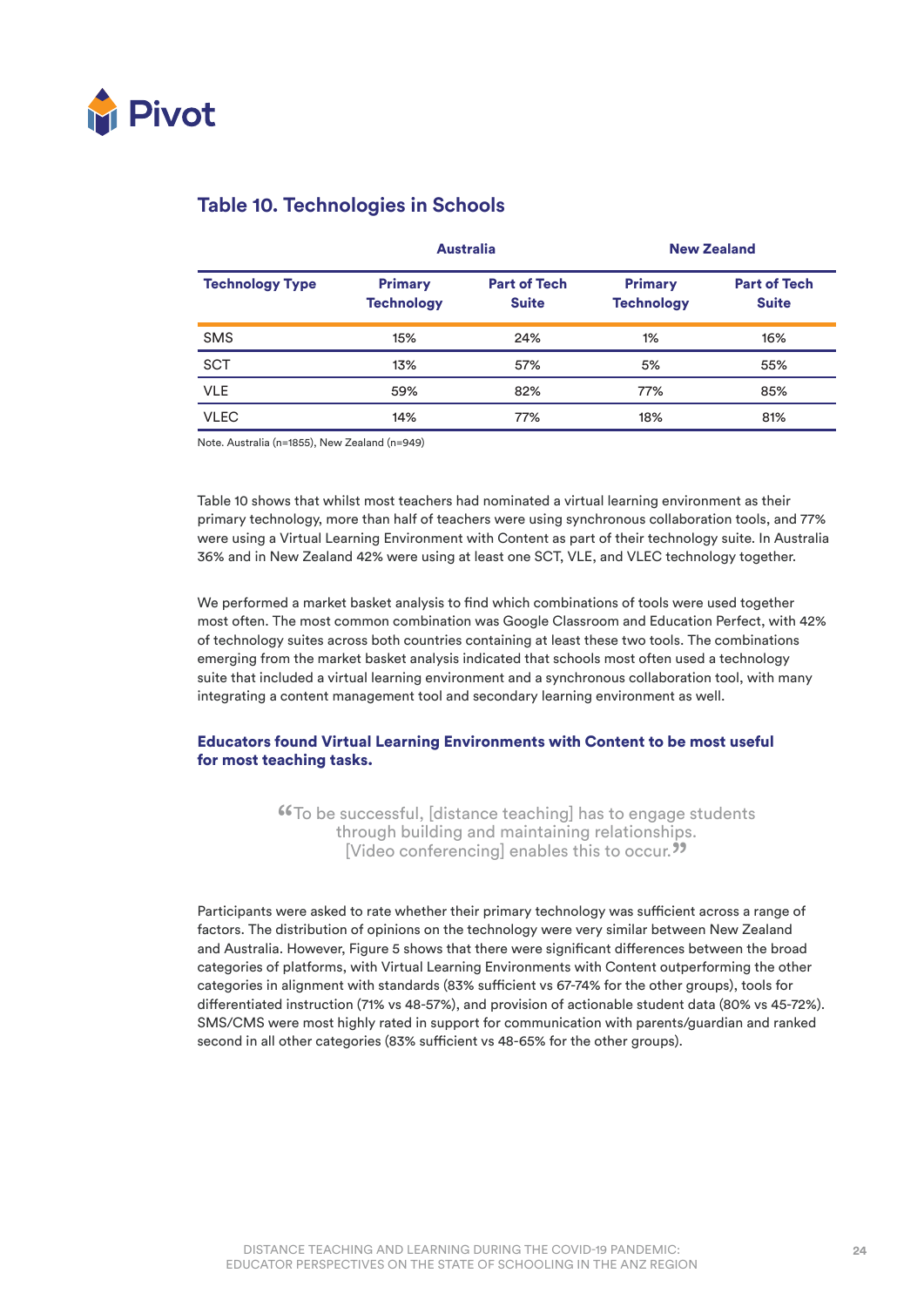



### **Figure 6. Percent Rated Sufficient by Task**

Note. SMS (n=249), SCT (n=252), VLE (n=1647), VLEC (n=408). Bars indicate percent of respondents rating a tool in each technology grouping as sufficient for four educator tasks. The remainder of the responses were either "insufficient" or "neutral."

While SCTs were rated lower in terms of functionality, qualitative feedback clearly showed that participants still highly valued these tools to support student engagement and the relationships between teachers and students. While they may not be appropriate as a primary tool, the functionality is very important for distance teaching. We discuss this in further detail later in the paper.



### **Figure 7. Confidence Using Each Type of Educational Technology**

DISTANCE TEACHING AND LEARNING DURING THE COVID-19 PANDEMIC: EDUCATOR PERSPECTIVES ON THE STATE OF SCHOOLING IN THE ANZ REGION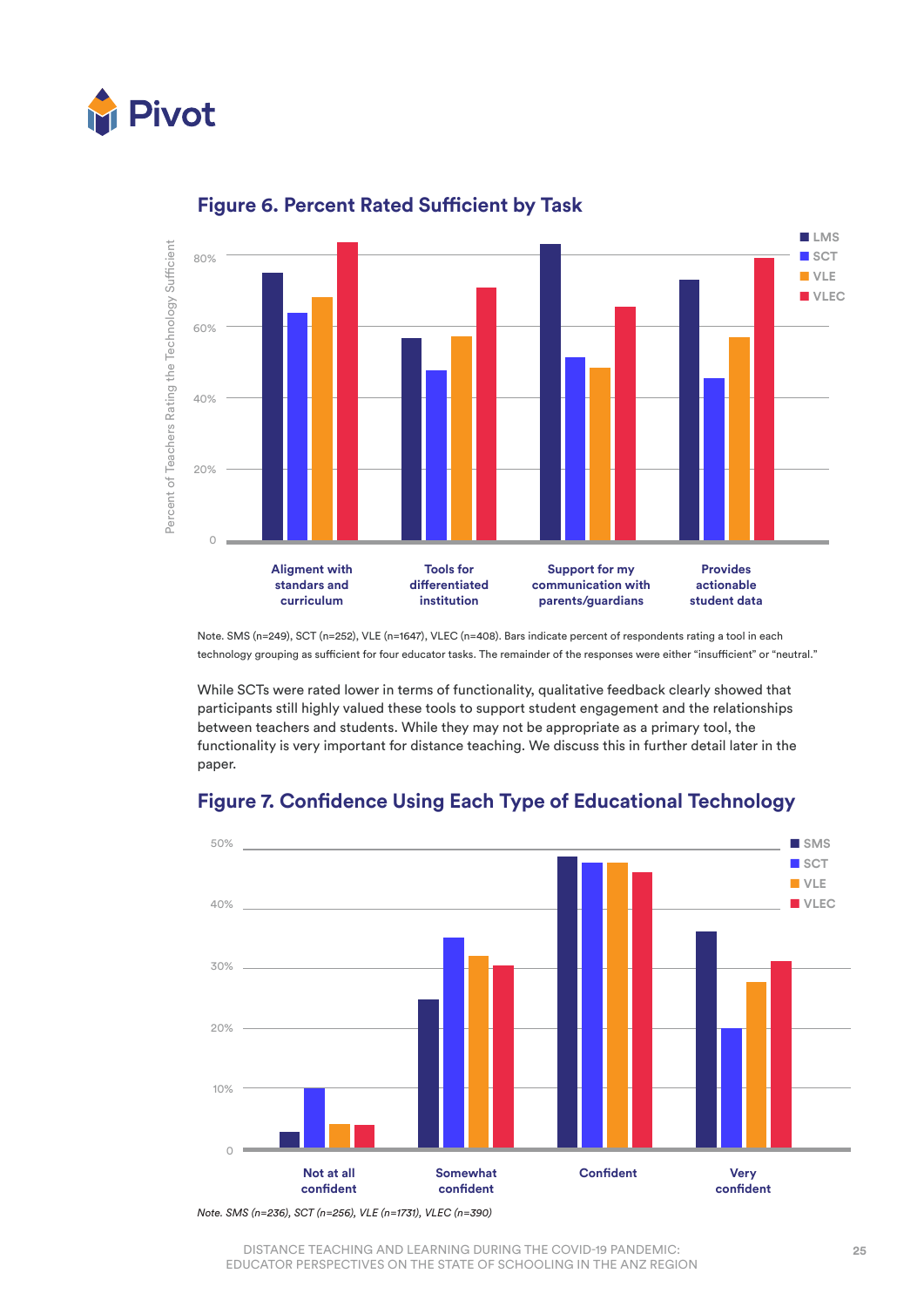

When asked how confident they were teaching with the primary technology, most participants rated themselves as confident or very confident. There was a significant difference in the distribution of confidence levels between the technologies (*X*2(9, N=2613)=29.5, p<.001), with those whose primary technology was collaboration based (for example Zoom or Skype) being twice as likely to rate themselves not at all confident, which may be due to these technologies being general collaborative tools and not created to support teaching and learning. There were no significant differences between Australia and New Zealand.

### **Recommendations**

- A multi-platform approach: Schools are purchasing and using multiple platforms to achieve the right mix of features to support distance teaching. This suggests that a coalition approach in the short term to support distance learning is necessary (e.g., recommendations on using platforms together, automations to support integrations across platforms, etc.).
- Make platforms accessible: Reducing subscription costs or providing open access may help mitigate learning loss for students in under-resourced schools.
- Integrate ready-to-implement curriculum: Platforms that include ready-to-implement curricular content rate highest across the surveyed features and in confidence. Participants using a VLEC may also experience less impact on their preparation time. This is at odds with the majority of schools using a content-agnostic tool as their primary technology. When determining platform improvements, we suggest integrating high quality learning content to decrease the burden of searching for content on educators.
- Identify what good distance learning looks like: The shift to distance learning provides a rich opportunity to identify what good distance teaching and learning looks like as there has been an enormous rise in the number of students in distance learning contexts. Teachers are split on the question of whether online learning has the same efficacy as the physical classroom, and there is little data on what makes good distance learning. We suggest investing in significant research in this space, including a focus on innovations that are occurring in schools all across the region.

### Teacher well-being

In this section we review the impact of the shift to distance teaching on teacher well-being. Teachers reported significant increases in demands on their time under remote learning. Across both countries, 70% of teachers said planning time had increased either "slightly" or "significantly." Teachers also report that working remotely has provided a wide array of challenges, which are felt more keenly by teachers that are also parents/caregivers.

#### Demands on teachers' time have increased.

**"The transition to online learning has increased my marking load** exponentially and it has been exhausting, trying to stay on top of preparation whilst also managing the admin of providing students with feedback.<sup>99</sup>

Survey results clearly indicate that demands on teachers' time have increased. This is an important finding given that teachers are already vulnerable to burnout due to heavy workloads (Skaalvik & Skaalvik, 2010). Across both countries, 70% of teachers said that their planning time had increased,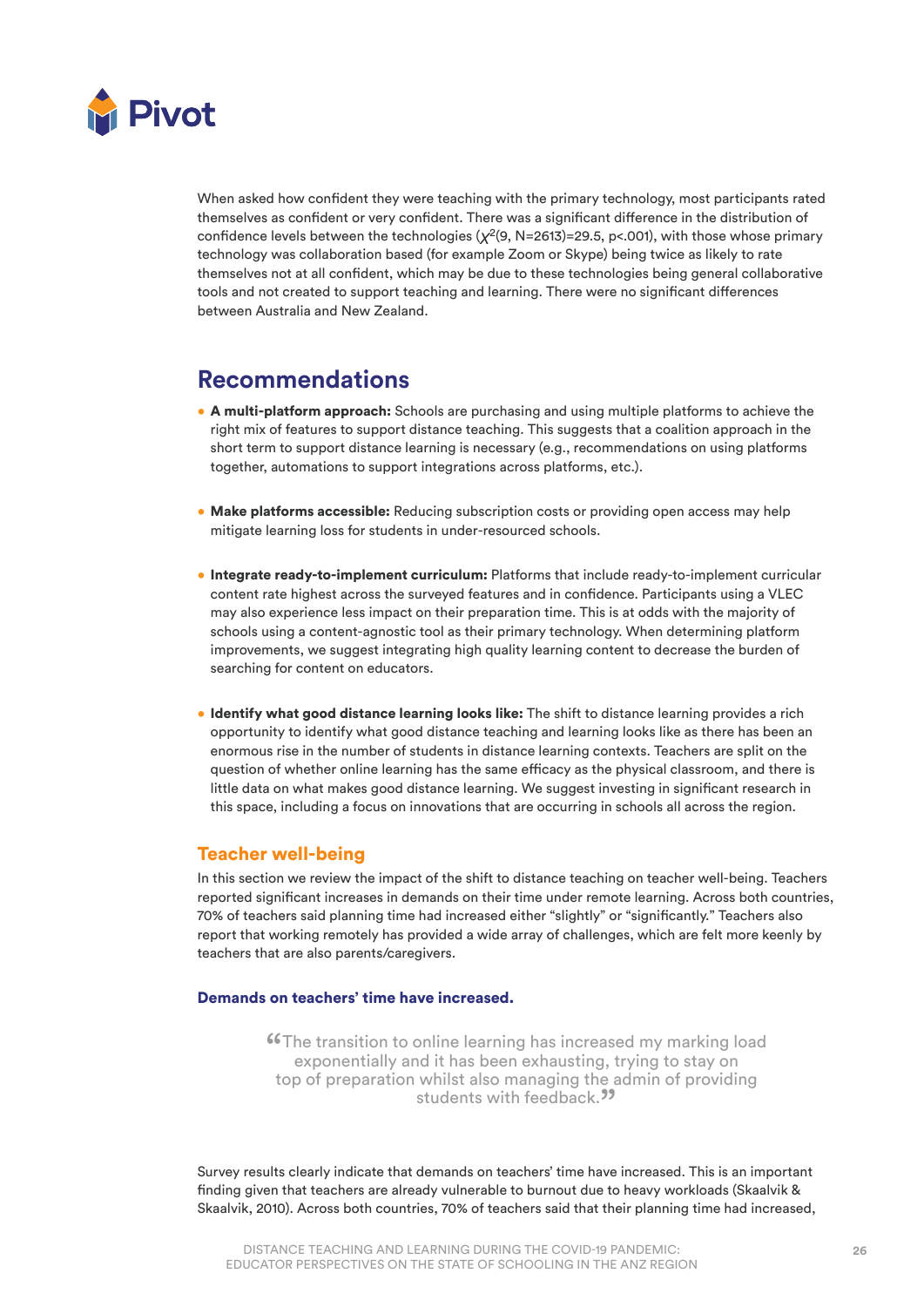

either "slightly" or "significantly." Over half of the Australian respondents and 28% of respondents from New Zealand indicated that their planning time had "significantly" increased. Many responses to open-ended questions referred to an "exponential" increase in workload. One teacher voiced a common sentiment across responses: "We are exhausted."



### **Figure 8. Changes in Teacher Planning Time**

However, the increased demands on teachers' time varied between countries. As shown in Figure 7, teachers in New Zealand were less likely to report that their planning time had increased. The association between country and teachers' reported change in planning time was statistically significant(□2(2, N=2981)=134.9, p<.001). There are many possible explanations for this difference. For one, in New Zealand, the majority of schools use a technology suite consisting of one VLE (Google Classroom or Microsoft Teams) and a VLEC (96% of NZ schools have access to Education Perfect). It is possible that access to integrated learning content eased teachers' planning burden.

Another possible explanation could be many Australian states' multi-faceted approach to school access. While all New Zealand students transitioned to learning remotely at once, many Australian schools remained open to some students as of April 2020, although this varied by state and school type. For example, Queensland state schools were only open to the children of essential workers, while in ACT parents could send their children to school if they could not keep them home for a variety of reasons. Other states encouraged some or all students to attend term 2 of school, with the Northern Territory requiring students to physically attend school unless parents contacted their school with alternate arrangements (Karp, 2020). In the case of independent schools, Australia's Federal Government ordered them to stay open for Term 2 for children of essential workers. Additionally, many states and schools required that physical materials be made available for students without internet access. The Australian government required independent schools to do this, especially in regions lacking internet connectivity such as remote NSW (Allam, 2020; Karm and McGownwan, 2020).

Many respondents described simultaneously teaching students in person and remotely. One teacher expressed a common sentiment: "It is extremely challenging to have to teach both face-to-face and online concurrently." Responses also pointed to another layer of complexity, adapting lessons and preparing physical materials for students without the internet. As one teacher stated: "We are required to teach face-to-face for children of essential workers, online, and lessons for students who

Note. Australia (n=1976), New Zealand (n=1005).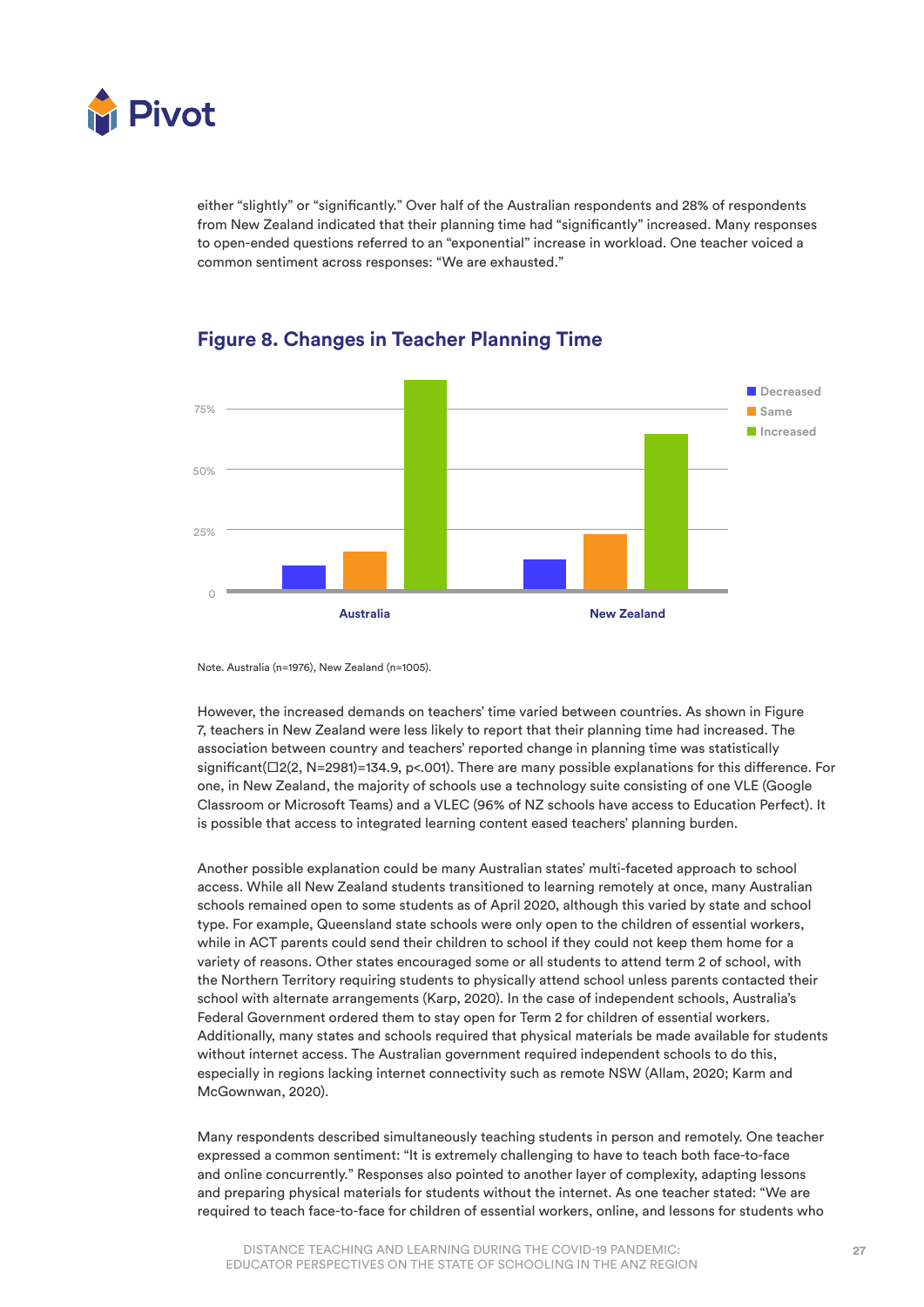

do not have computer or internet access -that is three different modes simultaneously." Indeed, openended responses indicated that many teachers struggled to prepare multiple sets of materials.

Another factor in differing time demands across countries could be the time that teachers have been teaching remotely. New Zealand began full lockdown in response to COVID-19 earlier than did Australia, which means that teachers there have had more time to overcome the "steep learning curve" that so many respondents mentioned in the qualitative data. Some teachers indicated that a significant part of their increased planning time was spent becoming familiar with the features of the required technologies and platforms. Another teacher noted that distance learning required new forms of feedback and communication, stating: "It has led to a substantial increase in time spent planning and implementing distance learning—digital marking, increased emails from parents, interactive/immediate teaching … It is not sustainable in its current form."

A few teachers stated that they expected the pace of work to slow down as they reached the plateau of their learning curve. As one teacher explained: "Once I have set everything up the workload will decrease in preparing and presenting engaging and varied learning." Conversely, some respondents thought that they would continue to require additional planning time as they would need to continue adapting lesson materials to an online platform. One respondent voiced a common theme: "I'm finding I need to make resources again from scratch and this is taking a lot of my time." Other teachers anticipated continuing challenges due to the format of communications and feedback required by remote learning platforms. Many claimed that providing feedback to student work was far more laborious online. A teacher expected that they would need to allocate more time to checking for student understanding, noting: "Normally I collect student work books and give them feedback in the lesson—it takes time to individually download and type feedback." Other teachers noted that instead of being able to address student questions in a classroom setting, they will instead need to read and reply to many emails.

Some of these views also appeared in our quantitative data. We asked participants to rate how confident they were with the ease of setting up and updating lesson material using their primary technology. Whilst 62% of participants overall were confident or very confident that their primary technology, those whose primary technology was a synchronous collaboration tool were more than twice as likely to state that they were not confident compared to the other types of technology  $(Y<sup>2</sup> (9,$ N=2730)=94.1, p<.001).

|                    | <b>SMS/CMS</b> | <b>SCT</b> | VLE | <b>VLEC</b> | <b>Overall</b> |
|--------------------|----------------|------------|-----|-------------|----------------|
| Not confident      | 8%             | 22%        | 9%  | 5%          | 10%            |
| Somewhat confident | 24%            | 33%        | 29% | 26%         | 28%            |
| Confident          | 48%            | 36%        | 43% | 43%         | 42%            |
| Very confident     | 21%            | 9%         | 20% | 27%         | 20%            |

### **Table 11. Ease of Setting and Updating of Lesson Material**

Note. SMS/CMS (n=273), SCT (n=253), VLE (n=1787), VLEC (n=417)

 $\square$  2(9, N=2730)=94.1, p<.001)

Concerns around the effectiveness of synchronous collaboration tools was also highlighted when we asked participants to rate their confidence in their primary tool providing effective assessment of online learning. Whilst the SCT tools rated lower than the other groups and virtual learning environments more likely to state very confident (*X*2 (9, N=2693)=108.9, p<.001), of most concern was the fact that only 8% of educators were very confident that their primary technology provide the effective assessment of learning online.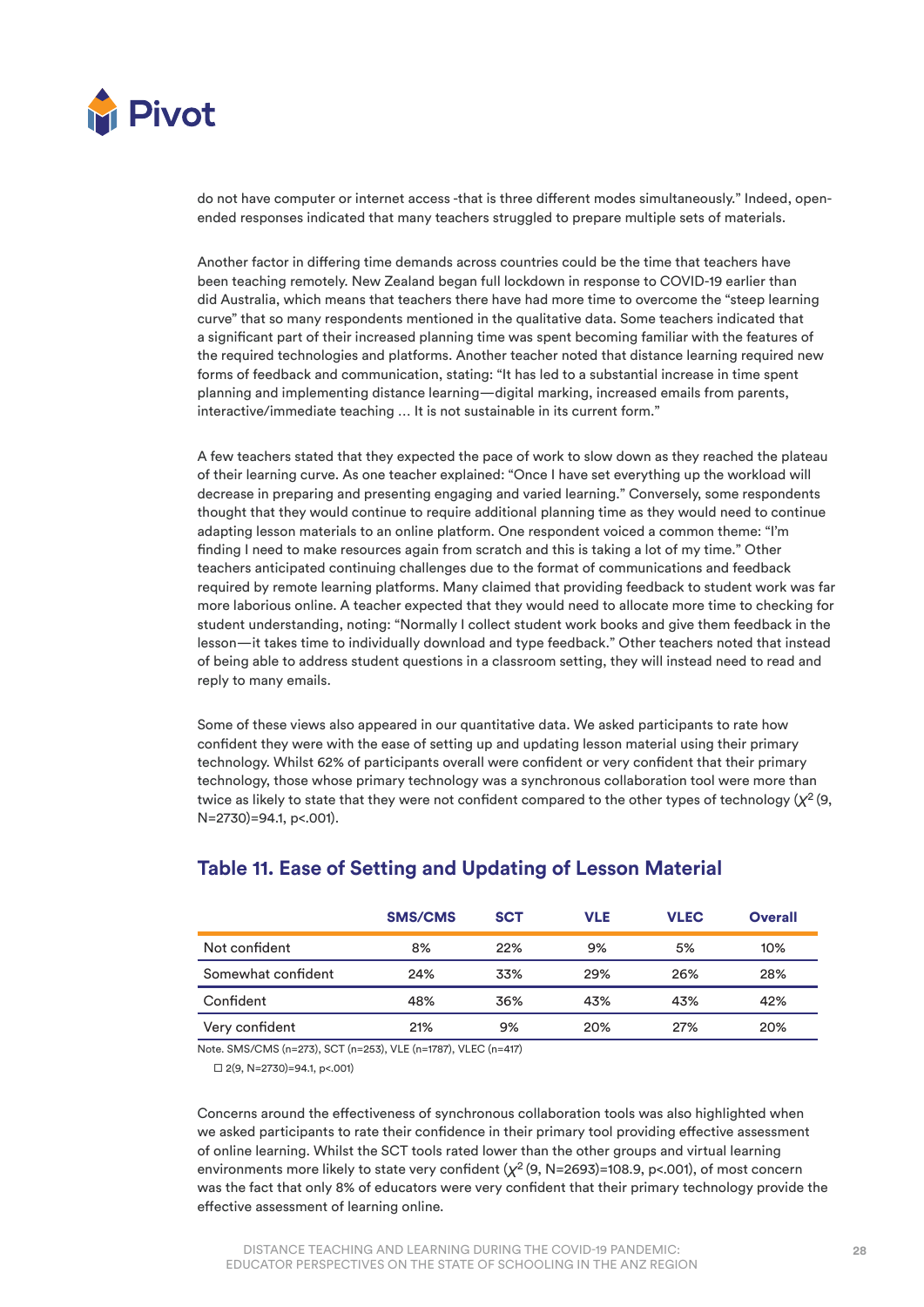

|                    | <b>SMS/CMS</b> | <b>SCT</b> | VLE | <b>VLEC</b> | <b>Overall</b> |
|--------------------|----------------|------------|-----|-------------|----------------|
| Not confident      | 22%            | 35%        | 27% | 17%         | 26%            |
| Somewhat confident | 33%            | 38%        | 39% | 29%         | 36%            |
| Confident          | 38%            | 21%        | 29% | 37%         | 30%            |
| Very confident     | 8%             | 6%         | 7%  | 17%         | 8%             |

### **Table 12. Effective Assessment of Learning Online**

*Note. SMS/CMS (n=266), SCT (n=256), VLE (n=1757), VLEC (n=414)*

#### Teachers and school leaders reported finding it challenging to work remotely.

"The emotional / mental toll and fatigue for myself and colleagues is the highest level we have seen.<sup>??</sup>

As shown in Table 11, when we asked teachers about which impacts of distance learning on their teaching were most concerning, 42% of Australian respondents (n=729) and 37% of respondents from New Zealand (n=324) selected "difficulties balancing my home-life with the needs of teaching online" as one of their top three concerns. In the open-ended responses, teachers with children seemed particularly concerned about navigating their teaching and parenting responsibilities. One teacher clearly voiced a common concern: "There are NO accomodations being made for the fact that we are teaching up to 30 kids while trying to manage the learning (and care) needs of our own children in the background, in our HOMES." Other respondents indicated that parenting and managing their own children's online learning would limit the amount of time and energy they would be able to spend adapting to distance teaching. As one respondent explained: "I need to plan more. I do not actually have the time to plan more, though, as I am caring for my children at home. This is the major pressure for me."

Open-ended responses further indicated that social isolation was not only a concern for students, but for teachers as well. As one teacher explained: "Teaching online can be very isolating, especially for teachers who live on their own." Aside from physical isolation, teachers indicated the loss of their teaching community was particularly difficult. One teacher stated: "Not only do we teachers miss the social connection with our students, we miss being with our colleagues and friends. Teaching is a very social profession, teaching is successful when connection is strong." Indeed, some teachers indicated that adapting to new technologies and platforms was more difficult when they could not collaborate with their peers. One teacher explained: "My school is supportive. My teaching cohort is amazing, but we are all trying to do our bit with our heads down and don't have a lot of energy to give to each other's queries."

Even though participants indicated working remotely was challenging, many indicated that they believed their school had the ability to support them. Approximately 64% of teachers (n=1772) and 72% of school leaders (n=390) included in the sample indicated they felt either "confident" or "very confident" in their school's ability to support them working remotely. An additional analysis indicated that primary school teachers were less confident than their peers, with 15% saying they were "not at all confident" that their school could support them. There was no significant difference between Australia and New Zealand in terms of the levels of confidence in being supported working remotely.

However, as shown in Figure 8 below, educator confidence did vary according to school type. The percentage of educators who indicated they were "confident" in their school support, approximately 43%, was fairly consistent across school type. Yet only 18% of participants from government schools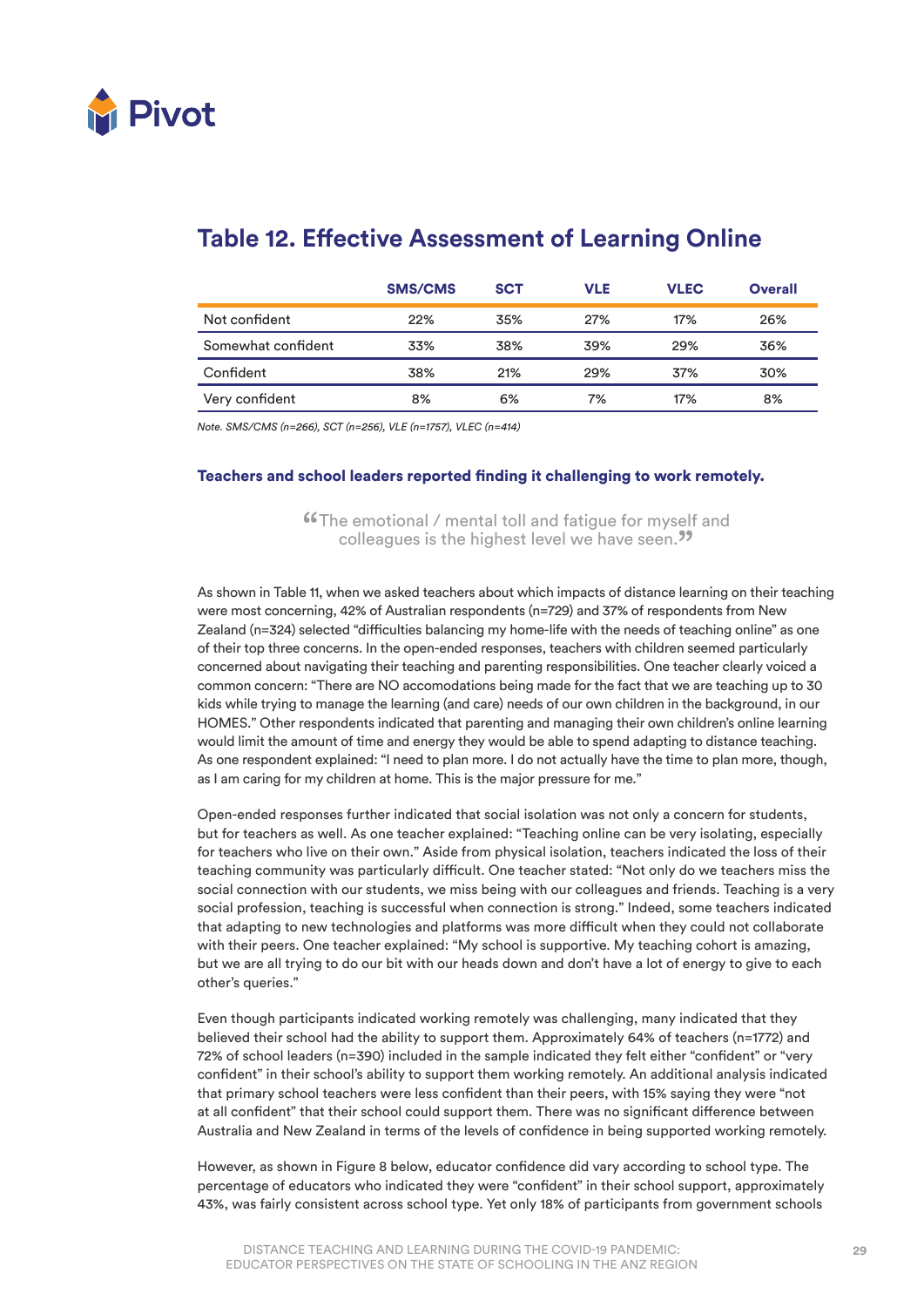

rated themselves "very confident," a much lower percentage of participants than in independent or religiously affiliated schools (*X*2 (2, N=3191)=51.2, p<.001). Additional research is needed to understand why these apparent differing levels of confidence in government and non-government schools.



### **Figure 9. Educator Confidence in Support for Remote Work by School Type**

*Note. Government (n=1,862), Independent (n=641), Religious Affiliation (n=687)*

### **Recommendations**

- Lower the learning curve: Teachers are experiencing a significant increase in their planning and preparation time. A significant part of their increased planning time was spent becoming familiar with the features of the required technologies and platforms. As schools are using between 2-5 technologies, there are opportunities to streamline distance teaching by creating a multi-platform approach. Providing teachers additional planning time (e.g., non-student school days) and with additional training in platform use may also help to decrease the burden of additional preparation time.
- Use strategies for mimicking a "whole-class" experience: A large amount of teachers' administrative duties by teachers in the physical classroom happen at the whole class level (e.g., attendance, formative and summative assessments, the answering of questions, etc). Only 8% of educators were very confident that their primary technology provided effective assessment of learning online. These duties become significantly more individualised in a distance teaching environment, which increases teaching time significantly. We recommended teachers be allowed more time for administrative aspects that are a result of distance teaching. We also recommend that education technology providers work to identify how they can ease some of this administrative burden for teachers through their platforms.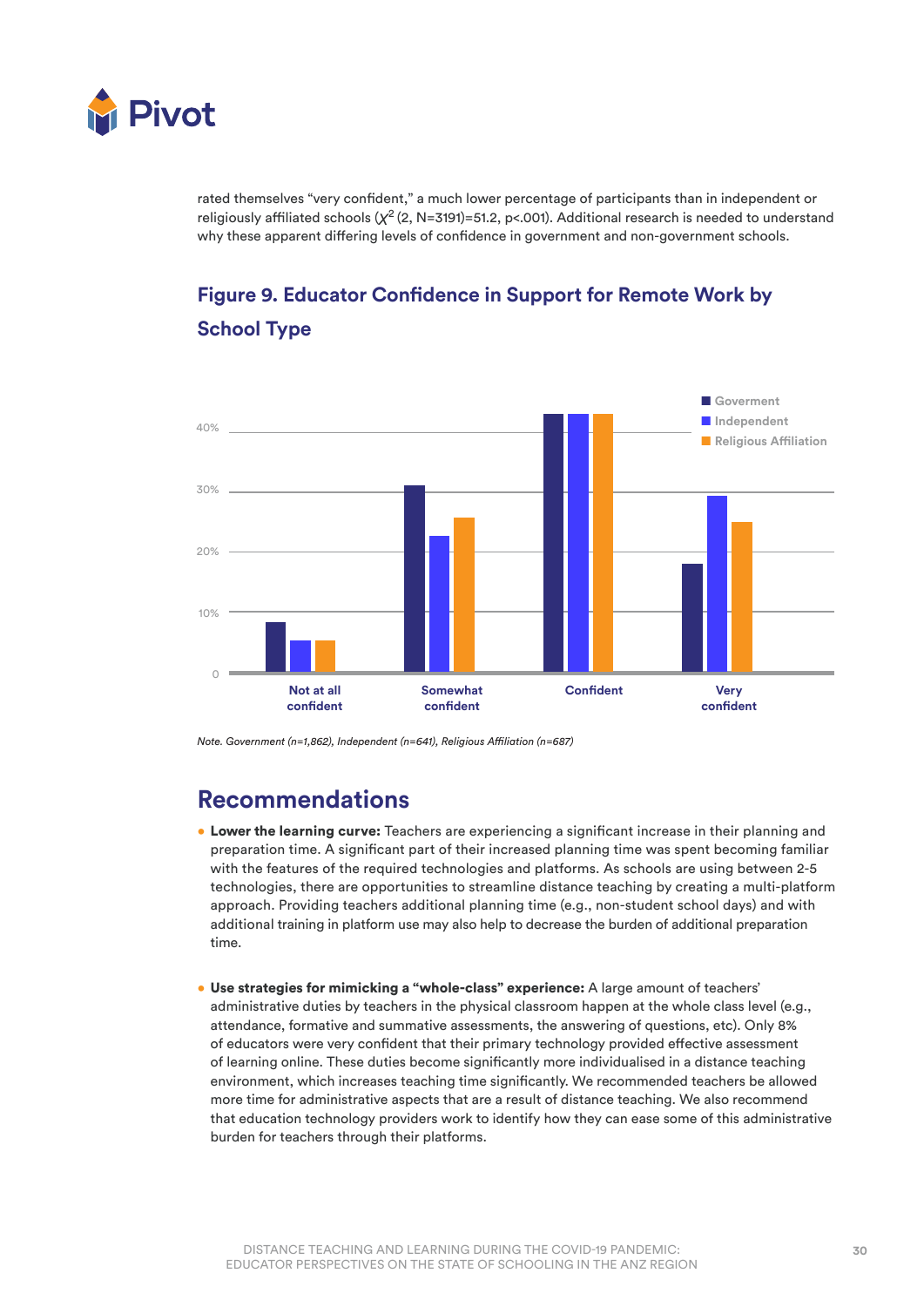

• Limit teacher expectations on teaching in both a distance and an in-person context: The burden on teachers to be able to support students learning during this time has led to a significant increase in the expectations of teachers and their planning and preparation time. This is exacerbated for teachers who are tasked to support both distance and in-classroom learning. We recommended limiting whenever possible the instructional delivery to one group or the other. While this will have greater impacts in small schools with fewer teachers, we suggest that teachers will benefit from such a change.

### What educators need

As described, the data showed that rapidly transitioning to fully remote instruction presented a host of challenges for educators across Australia and New Zealand. Many of the educators in our sample worried about maintaining communication with their students, preventing learning loss, and adapting their pedagogy for the digital classroom. In addition to identifying challenges, our survey sought to understand what supports educators needed to ease their transition to distance teaching and increase their efficacy as online instructors. We present our findings below.

#### Teachers identified a high quality technology platform as the most critical support for high-quality distance teaching.

As shown in Table 12, teachers indicated that a high quality technology platform was the most critical need for high quality distance instruction. Resources for distance teaching pedagogy were the second highest concern. Teachers indicated that peer collaboration, instructional coaching on distance teaching methods and online curriculum and pedagogical supports were also essential. When designing interventions, solutions and strategies to support distance learning it will be important to take into account a wide variety of strategies.

### **Table 10. Most Critical Supports for High-quality Distance Instruction**

|                                                           | <b>Australia</b> | <b>New Zealand</b> |
|-----------------------------------------------------------|------------------|--------------------|
| A high technology platform                                | 72%              | 63%                |
| Resources for distance teaching pedagogy                  | 66%              | 61%                |
| Peer collaboration                                        | 58%              | 48%                |
| Instructional coaching on distance teaching methods       | 55%              | 54%                |
| Online curriculum and pedagogical supports                | 54%              | 50%                |
| Formal professional learning courses on distance teaching | 40%              | 33%                |
| Professional learning community (PLC) support             | 37%              | 35%                |

*Note. Australia (n=1992), New Zealand (n=1014). Graduate, classroom, and leading teachers*

#### Student feedback on teaching and learning is most important to educators.

**"** (Students] will give you the best feedback you need (most of the me!!). We need to listen to what they say and how they learn best. time!!). We need to listen to what they say and how they learn best."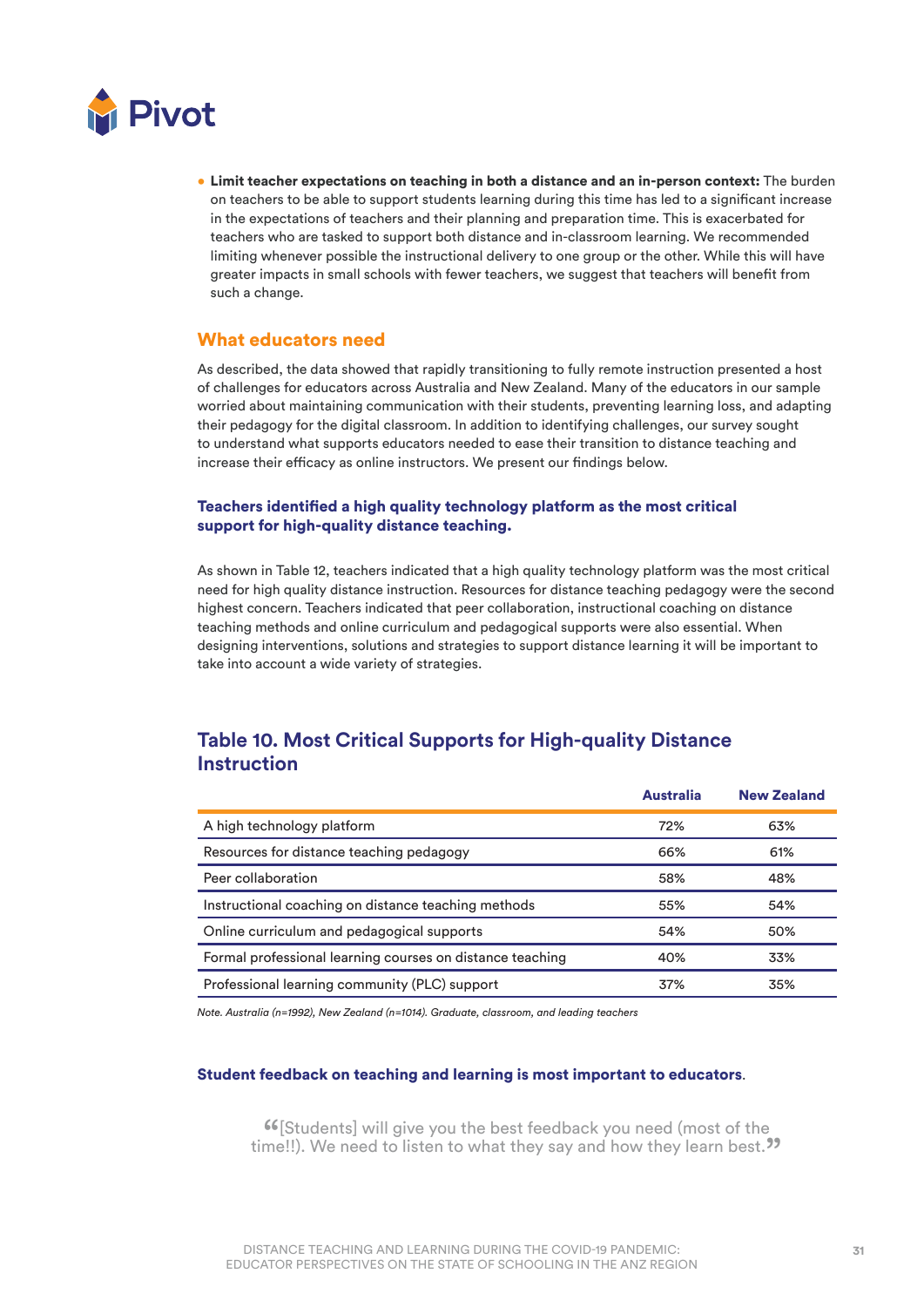

Given that this is a time of massive upheaval and rapid change, it is critical to understand which types of feedback educators feel are most valuable now. Research indicates that feedback is particularly important in order to evaluate changes in practice (Tanis, 2020; West, 2012), such as those required for an abrupt move to distance learning. Toward this end, we asked school leaders, "What kind of feedback/evidence do you think is most critical to to support distance teaching and learning in your school?" Leaders had the opportunity to select multiple responses. As shown in Table 11 below, school leaders in both Australia and New Zealand that feedback from students was most important. Leaders valued student feedback not only around their perceptions of teaching and learning online, but also with respect to their personal well-being. This aligns with the literature that indicates that not only is student feedback a powerful indicator of teacher effectiveness (MET Project, 2012; Cantrell & Kane, 2013), but also a useful motivator and guide for improving teaching practice (Hattie, 2008; Gaertner, 2014).

### **Table 11. Feedback Priorities for School Leaders**

|                                                         | <b>Australia</b> | <b>New Zealand</b> |
|---------------------------------------------------------|------------------|--------------------|
| Student feedback on teaching and learning               | 90%              | 92%                |
| Student feedback on their well-being                    | 83%              | 72%                |
| Teacher feedback on their self-efficacy teaching online | 66%              | 64%                |
| Teacher feedback on their well-being                    | 58%              | 54%                |
| Parent feedback                                         | 55%              | 55%                |
| Student achievement data                                | 53%              | 50%                |
| Student platform usage                                  | 53%              | 49%                |

Note. Australia (n = 317), New Zealand (n = 154). Leaders included respondents who identified themselves as

year-level coordinators, domain leaders, pedagogical leaders, assistant principals, or principals.

We also asked teachers, "What type of feedback do you think is most critical for your distance teaching practice?" Respondents were able to select multiple responses in order to indicate their priorities for feedback. As shown in Table 14 below, teachers in both geographies found that student engagement and motivation data was of the highest priority in terms of feedback. For Australian teachers, formative assessment data was the second highest rated (69%). New Zealand teachers indicated that student feedback on their online teaching approach was the second highest priority (66%).

### **Table 12. Feedback Priorities for Teachers**

|                                                   | <b>Australia</b> | <b>New Zealand</b> |
|---------------------------------------------------|------------------|--------------------|
| Student engagement/motivation data                | 78.9%            | 82.2%              |
| Formative assessment data                         | 68.6%            | 52.8%              |
| Student feedback on your online teaching approach | 63.6%            | 66.5%              |
| Summative assessments on learning                 | 44.6%            | 36.9%              |
| Student well-being data                           | 43.4%            | 40.3%              |
| Peer observations                                 | 13.6%            | 12.9%              |
| Formal observations by your school leader(s)      | 7.7%             | 5.8%               |

*Note. Australia (n=1585), New Zealand (n=815). Graduate, classroom, and leading teachers*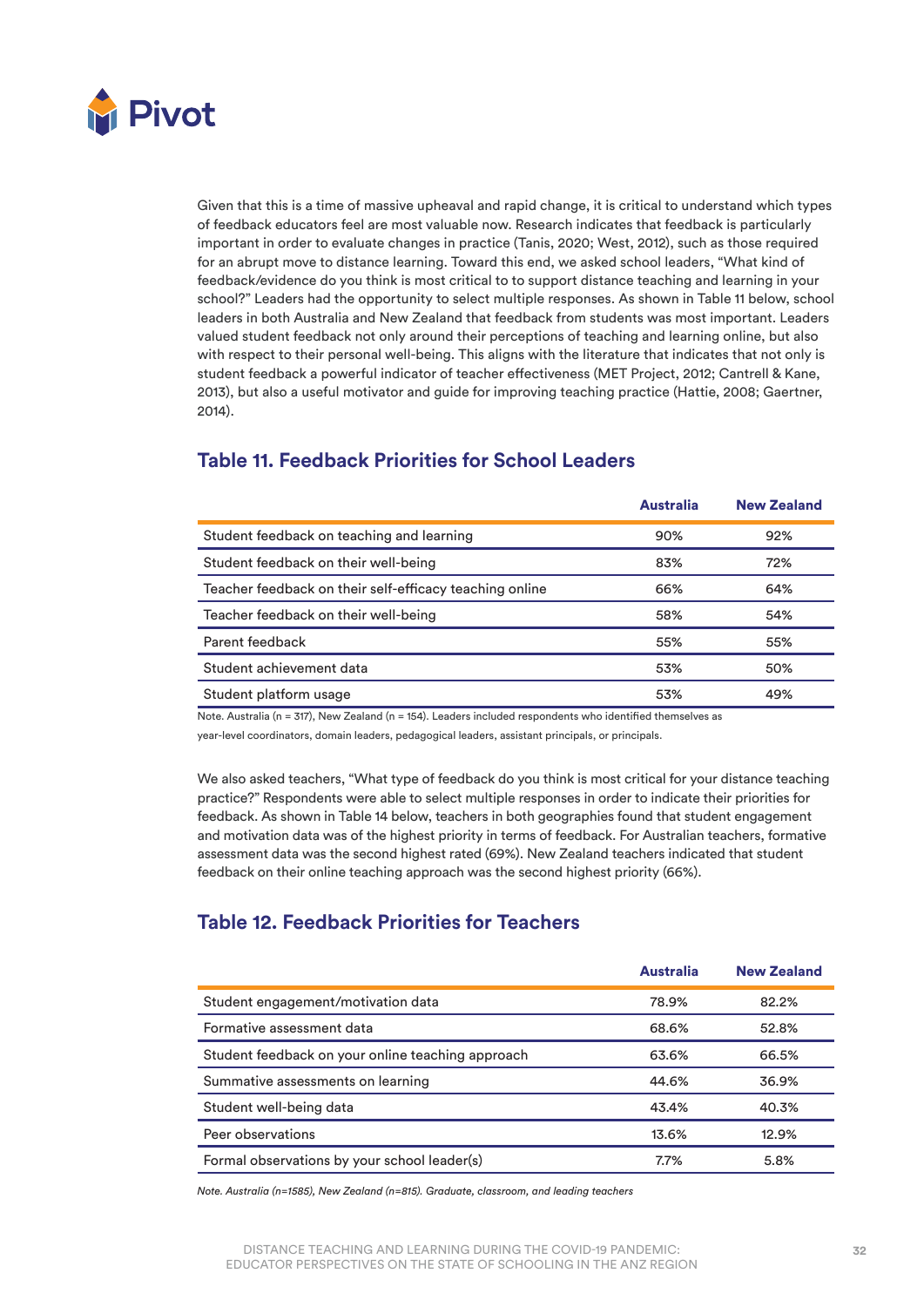

The qualitative data also reflects teachers' desire for student feedback. A common theme was the difficulty of gauging students' reactions in real time. One teacher voiced a common sentiment: "One of my challenges has been to build in a way to monitor students' engagement with the material or content that I am expecting them to access." Another teacher stated they are concerned that students will: "just click their way through a lesson without actually engaging in it." Although many teachers stated that they wanted or needed to include video calls or conferencing with their students, that they did not believe those tools would diminish the difficulty of determining student reactions to and engagement with teaching.

Teachers also expressed concern that without direct engagement, students would be disengaged with online learning. As one teacher explained, once the basics of technology, support, and space are established, "It's all about Motivation! Motivation comes from enjoyment of learning." This would make student voice a particularly important part of digital pedagogy. A respondent stated that they wanted: "Student engagement with activities that they enjoy doing." Surveys could act as a potential tool for engagement, allowing students to voice what strategies or lesson elements work (or not) for them. It could also provide an avenue for student investment, by providing them a voice in future class activities or routines. As one teacher put it, distance learning needs to move forward: "embracing student voice and student choice."

### **Recommendations**

- Schools need high-quality platforms: Teachers believe that a high-quality platform is most critical to the success of their online teaching. As our analysis has shown, there is an opportunity for researchers to investigate and provide greater clarity on what constitutes a high-quality platform and which platforms work best together to maximise the efficacy of online teaching.
- Ask teachers what they need: In this survey, we began by asking teachers what they most needed to be successful in the shift to distance teaching. We believe that systems and leaders should take our research back to their schools and use it as a conversation starter in efforts to understand what their teachers need the most to support their teaching in this new context. While it is clear from this survey that there are common themes and needs, the qualitative data make it clear that school context makes a difference in what works and does not.
- Activate student voice by asking students for their feedback: Over 90% of school leaders think teachers need feedback on their teaching and learning from students and over 80% of teachers want data on student engagement and motivation. This is an opportunity for schools to actively seek out actionable feedback for teachers using student perception surveys or similar tools. Feedback on student experience is a key component of improving distance teaching and creating better solutions for the future.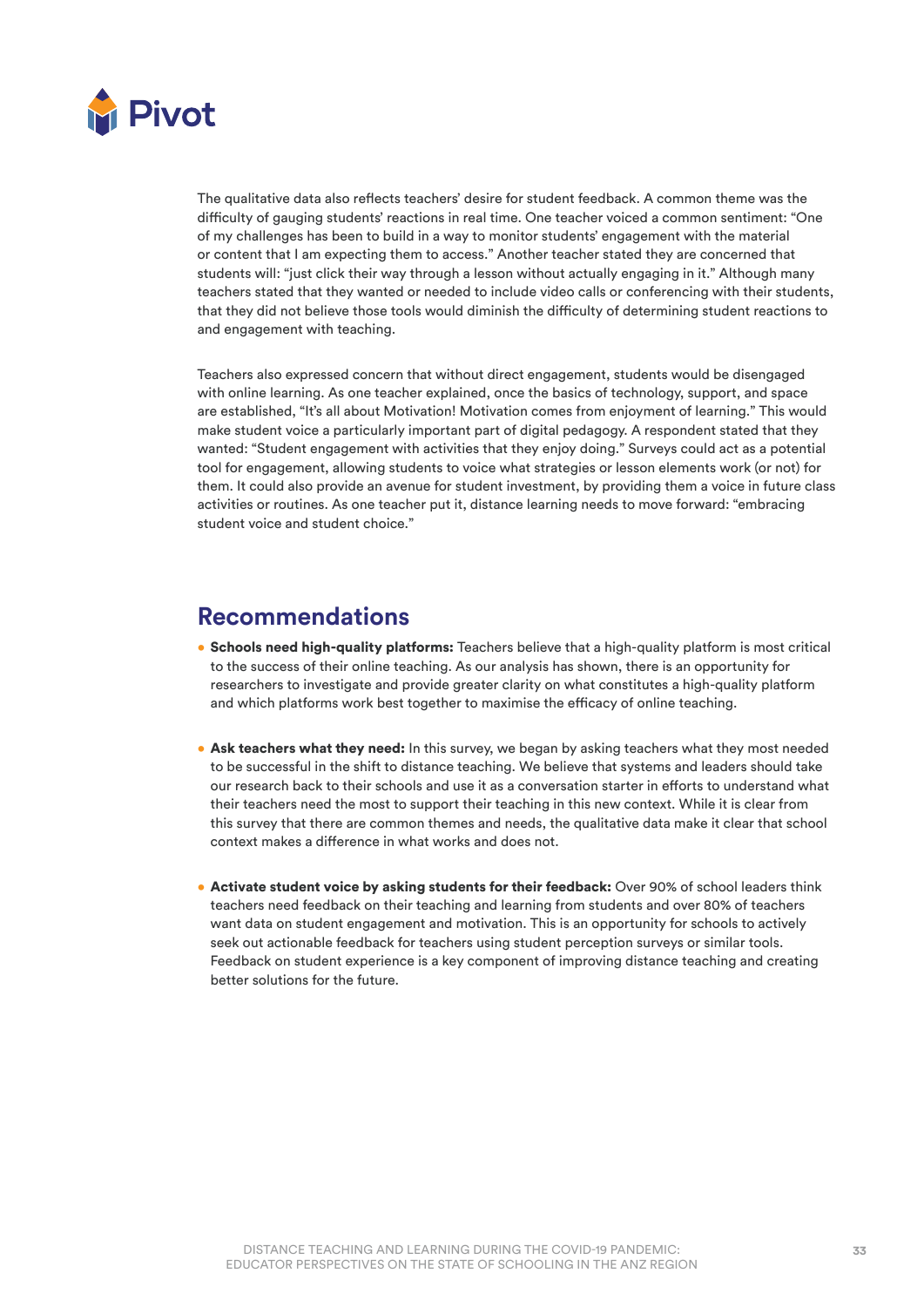

### **Conclusion**

"This is an enormous experiment, executed at very short notice." Secondary Teacher, New Zealand

The COVID-19 pandemic has led to the greatest disruption to the educational system in our lifetimes. Our goal with undertaking this research was to provide a comprehensive look at what is happening in schools from those whose voices we don't often hear: teachers. With this paper we aim to bring together the wider community of systems, education providers and schools to support teachers and improve outcomes for students.

Upon analysis, we found that educators are managing in the face of monumental challenges as they "have been literally thrown in the deep end," as one teacher expressed it. Teachers have increased planning and preparation time, are implementing multiple strategies to meet the needs of their students and have shifted their learning online with the use of multiple platforms and multiple technologies. It is clear that teachers are "trying [their] best in totally unprecedented times." In the qualitative responses collected in the survey, we were reminded repeatedly that teachers were committed to doing their best and, as one stated, "have taken this in their stride incredibly, in such uncertain times."

Challenges with distance and online learning have been well-documented in the past, and our research has shown how this crisis has further exacerbated these challenges. We have identified potential levers for change, including:

- A focus on platform quality, cohesive strategies and supports for the implementation of multiple technologies
- Increasing opportunities for social connection and communication
- Interventions for high-needs communities
- A focus on supporting social-emotional health for both students and teachers.

This unprecedented time is an opportunity for the greater education community to come together to collaborate on further research, strategies and solutions to support distance teaching both in its current state and in its future state (e.g., as part of a blended approach as schools stagger reopening physical classrooms).

Our study also identified that, whatever the 'new normal' is for schools over the coming months, students and teachers will require additional support to recover from the sudden shift to distance learning. We welcome consideration of the recommendations of this report as a means for recovery and focussing on the future, beyond the current pandemic.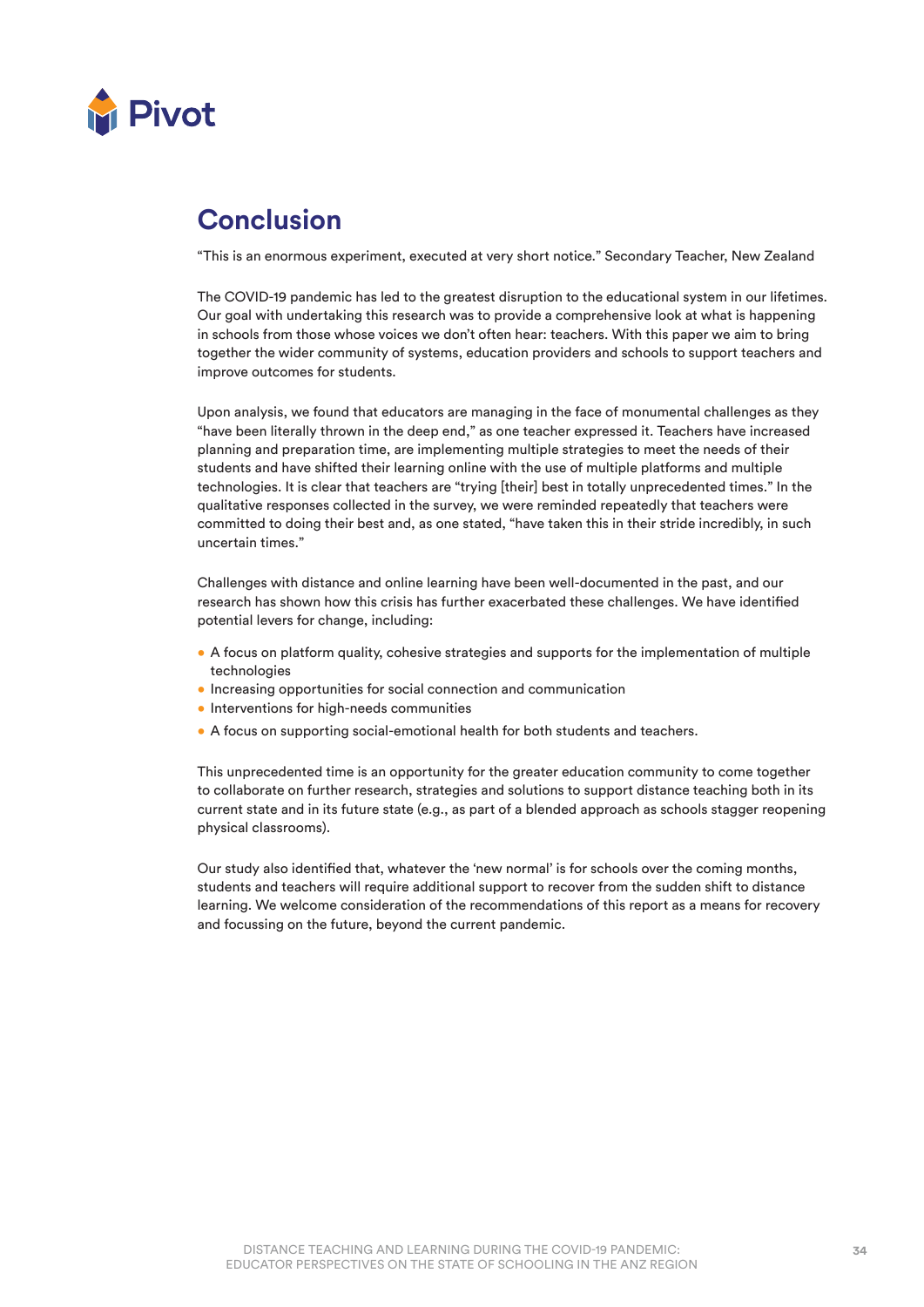

### **References**

- Allam, L. (2020, April 24). Teachers hand deliver lessons to Aboriginal students lacking internet access. *The Guardian.* https://www.theguardian.com/australia-news/2020/apr/24/teachers-handdeliver-lessons-to-aboriginal-students-lacking-internet-access.
- Australian Bureau of Statistics. (2020, 6 February). *Students.* https:// www.abs.gov.au/ausstats/abs@.nsf/Latestproducts/4221.0Main%20 Features22019?opendocument&tabname=Summary&prodno=4221.0&issue=2019&num=&view=.
- Australian Curriculum, Assessment and Reporting Authority (ACARA). (2019). International comparative study: *The Australian curriculum and the New Zealand curriculum.* https://www. australiancurriculum.edu.au/media/4395/ac-nzc-international-comparative-study.pdf.
- Bücker, S., Nuraydin, S., Simonsmeier, B. A., Schneider, M., & Luhmann, M. (2018). Subjective wellbeing and academic achievement: A meta-analysis. *Journal of Research in Personality*, 74, 83-94.
- Carey, A. & Fowler, M. (2020, April 25). Victoria's political unity on schools turns into open warfare. The Age. https://www.theage.com.au/national/victoria/victoria-s-political-unity-on-schoolsturns-into-open-warfare-20200425-p54n5q.html?fbclid=IwAR363uuuUuYygK8Un-7Wgz6ob\_ XdEnaSlPxTBt8hrAaDGEsaexpvRRHqmis.
- Cantrell, S., & Kane, T. J. (2013). Ensuring fair and reliable measures of effective teaching: Culminating findings from the MET project's three-year study. MET Project Research Paper.
- Collins, S. (2020, March 23). Coronavirus: Schools close indefinitely with just minutes' notice. *New Zealand Herald.* https://www.nzherald.co.nz/nz/news/article.cfm?c\_id=1&objectid=12319132.
- Croxall, B (2013). *"Digital Learning"?* A digital pedagogy unconference-- At #MLA13. https://www. briancroxall.net/digitalpedagogy/what-is-digital-pedagogy/
- Cui, P. and Zheng, L. (2018). A meta-analysis of the peer evaluation effects on learning achievements in blended learning environment. In S. K. Cheung, K. Kubota, L.K. Lee, & J. Tokito, J. (Eds.). *Blended learning: Enhancing learning success* (pp. 227-237). New York: Springer Publishing.
- Doyle, O. (2020). *COVID-19: Exacerbating educational inequalities*? UCD Geary Institute for Public Policy. http://publicpolicy.ie/papers/covid-19-exacerbating-educational-inequalities/
- Duffy, C. (2020, March 24). Coronavirus opens education's digital divide, as COVID-19 forces schools into online learning. ABC News. https://www.abc.net.au/news/2020-03-24/coronavirus-closesschools-online-learning-no-internet/12082580.
- Education Counts. (2019a). *School Rolls.* https://www.educationcounts.govt.nz/statistics/schooling/ student-numbers/6028.
- Education Counts. (2019b). Time breakdown by FTE (Full-time teacher equivalent) [Data set]. https:// www.educationcounts.govt.nz/statistics/schooling/workforce/teacher-workforce
- English, R. (2019). Homeschooling is on the rise in Australia. Who is doing it and why? *The Conversation.* http://theconversation.com/homeschooling-is-on-the-rise-in-australia-who-isdoing-it-and-why-110268.
- Freeman, C., O'Malley, K., & Eveleigh, F. (2014). Australian teachers and the learning environment: An analysis of teacher response to TALIS 2013: Final Report. *Australian Council for Educational Research,* https://research.acer.edu.au/talis/2/.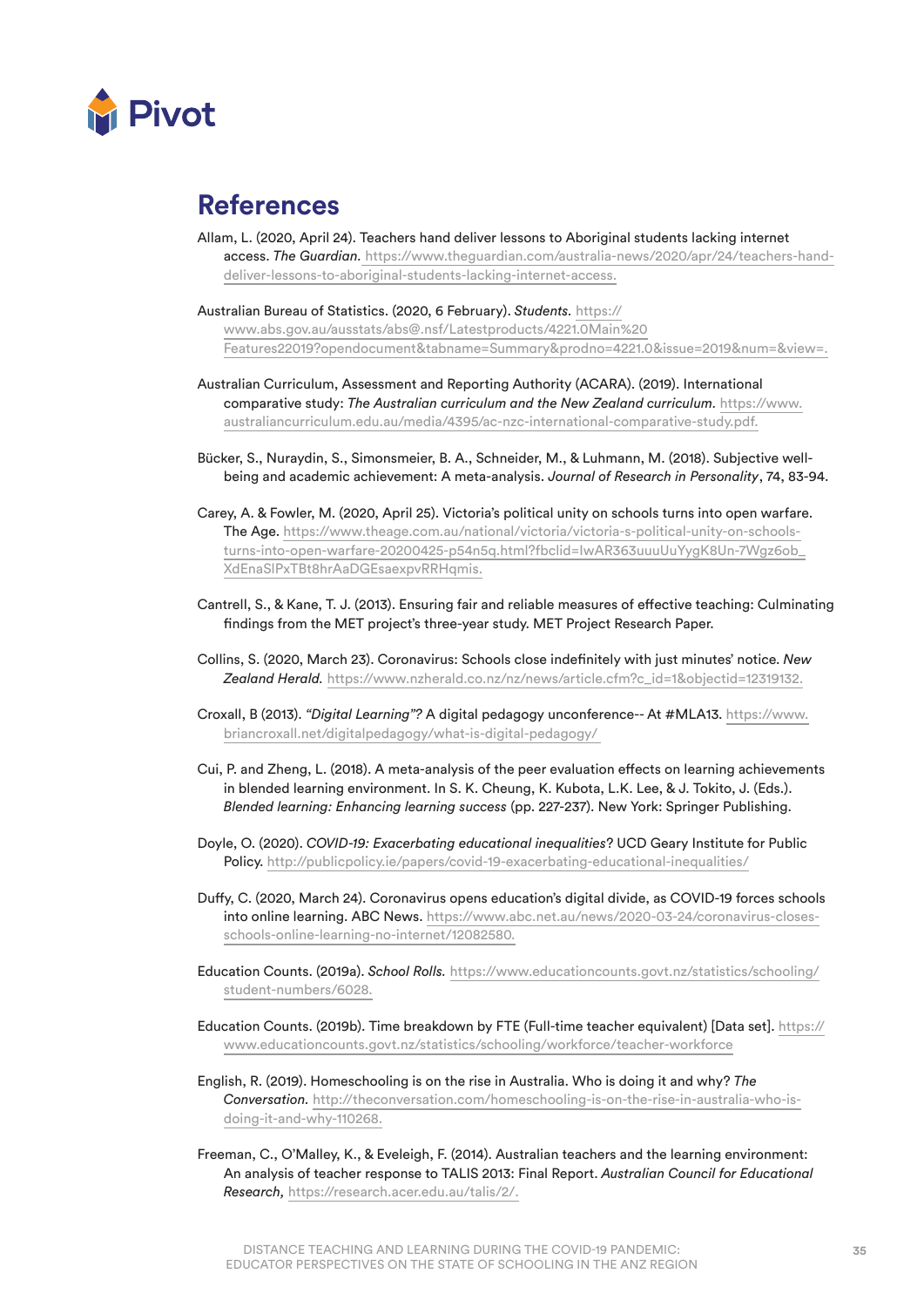

- Gaertner, H. (2014). Effects of student feedback as a method of self-evaluating the quality of teaching. *Studies in Educational Evaluation*, 42, 91-99. doi:10.1016/j.stueduc.2014.04.003
- Gaertner, H., & Brunner, M. (2018). Once good teaching, always good teaching? The differential stability of student perceptions of teaching quality. *Educational Assessment, Evaluation and Accountability*, 30(2), 159-182. doi:10.1007/s11092-018-9277-5
- Gerritsen, R. (2020, April 15). Covid-19 lockdown: Remote learning begins for New Zealand students. *Radio New Zealand.* https://www.rnz.co.nz/news/national/414313/covid-19-lockdownremote-learning-begins-for-new-zealand-students
- Gorman, G. (2020, March 23). Teachers working through the coronavirus pandemic need our support more than ever. *ABC Life.* https://www.abc.net.au/life/teachers-working-through-coronaviruspandemic-need-kindness/12075544.
- Hattie, J. (2008). *Visible Learning: A synthesis of over 800 meta-analyses relating to achievement.*  Melbourne, Australia: Routledge.
- InternetNZ. (2017). *State of the internet 2017: The state of the internet in New Zealand.* https:// internetnz.nz/sites/default/files/SOTI%20FINAL.pdf.
- Jones, E., Samra, R., & Lucassen, M. (2019). The world at their fingertips? The mental wellbeing of online distance-based law students. *Law Teacher,* 53(1), 49–69.
- Karm, P. & McGownwan, M. (2020, March 24). 'Clear as mud': schools ask for online learning help as coronavirus policy confusion persists. *The Guardian*, https://www.theguardian.com/australianews/2020/mar/24/clear-as-mud-schools-ask-for-online-learning-help-as-coronavirus-policyconfusion-persists.
- Karp, P. (2020, April 24). Are schools open or closed for term 2 as coronavirus spread slows in Australia? State-by-state guide. *The Guardian.* https://www.theguardian.com/australianews/2020/apr/13/are-schools-open-closed-term-2-australia-coronavirus-easter-holidays.
- Markham, F., Smith, D. & Morphy, F. (2020). Indigenous Australians and the COVID-19 crisis: perspectives on public policy. *Topical Issue no. 1/2020, Centre for Aboriginal Economic Policy Research*, Australian National University, Canberra.
- McCrindle Research. (n.d.) National Education Report: A Snapshot of Schools in Australia in 2015 [Blog post]. https://mccrindle.com.au/insights/blogarchive/national-education-report-asnapshot-of-schools-in-australia-in-2015/
- Musgrove, Anne. & Musgrove, Glenn. (2004). Online Learning and the Younger Student—Theoretical and Practical Applications. *Information Technology in Childhood Education Annua*l, vol. 1, pp. 213-225.
- 2 MET Project. (2012). *Asking students about teaching. Bill and Melinda Gates Foundation.* https:// k12education.gatesfoundation.org/resource/asking-students-about-teaching-studentperception-surveys-and-their-implementation/
- Ni, A. (2013). Comparing the effectiveness of classroom and online learning: Teaching research methods. *Journal of Public Affairs Education*, 19(2), 199-215.
- Nicol, D., Minty, I., & Sinclair, C. (2003). The social dimensions of online learning. *Innovations in Education and Teaching International,* 40, 270-280.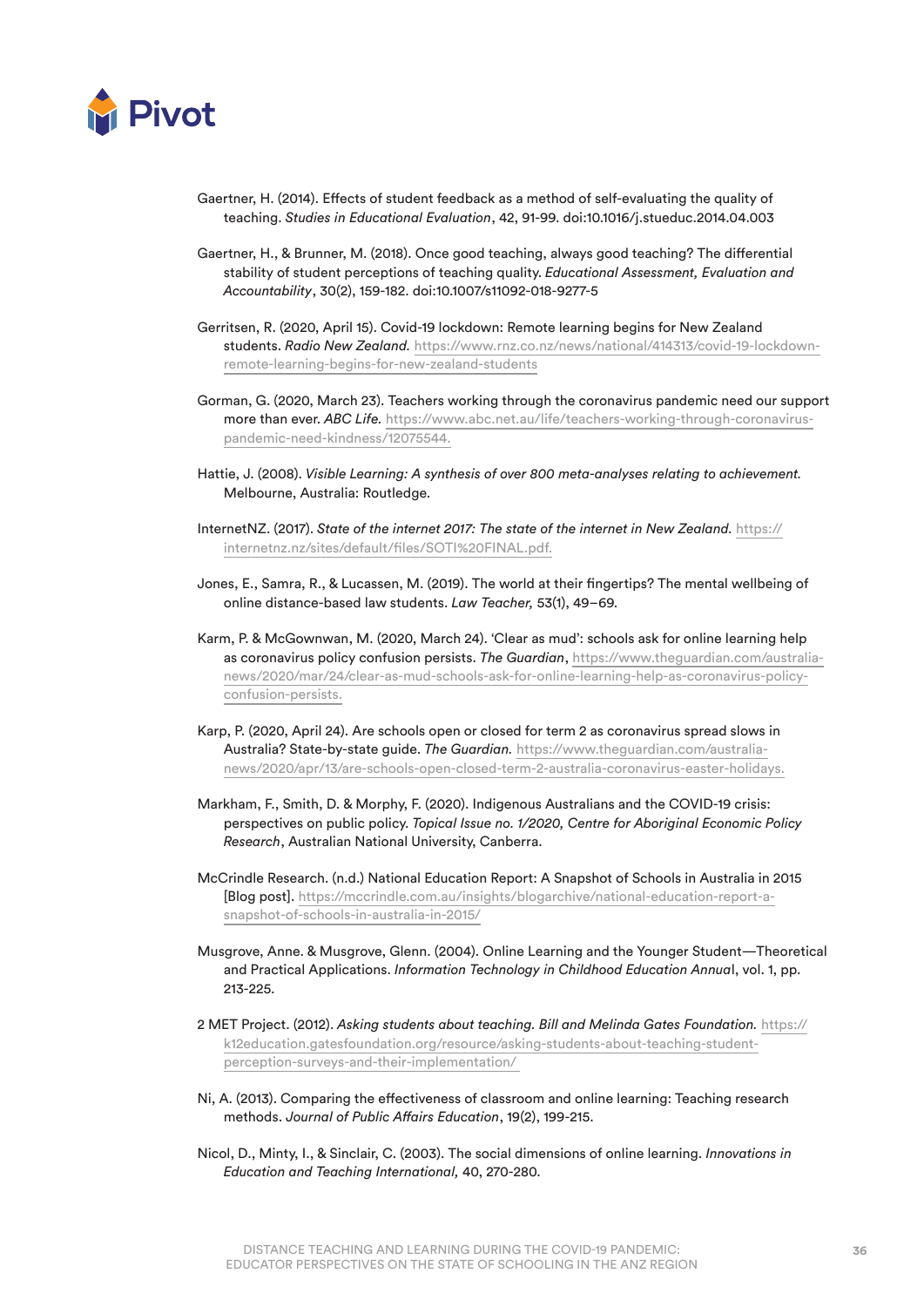

- Quality Matters (QM) and the Virtual Learning Leadership Alliance (VLLA). (2019). *National standards for quality online teaching.* https://www.nsqol.org/wp-content/uploads/2019/02/National-Standards-for-Quality-Online-Teaching.pdf
- Romanowski, M. (2001). Common Arguments about the strengths and limitations of home schooling. *The Clearing House*, 75(2), 79-83.
- Rovai, A. P., & Barnum, K. T. (2003). On-line course effectiveness: An analysis of student interactions and perceptions of learning. *Journal of Distance Education* 18(1), 57-73.
- Saldaña, J. (2015). *The coding manual for qualitative researchers. Sage*.
- Shearer, R. L., Aldemir, T., Hitchcock, J., Resig, J., Driver, J., & Kohler, M. (2020). What students want: A vision of a future online learning experience grounded in distance education theory. *American Journal of Distance Education*, 1, 36.
- Skaalvik, E. M., & Skaalvik, S. (2010). Teacher self-efficacy and teacher burnout: A study of relations. *Teaching and Teacher Educatio*n, 26(4), 1059-1069.doi:10.1016/j.tate.2009.11.001
- Tanis, C. J. (2020). The seven principles of online learning: Feedback from faculty and alumni on its importance for teaching and learning. *Research in Learning Technology*, 28(0), 1–25. https://doi. org/10.25304/rlt.v28.2319
- UNESCO. (2020). *UNESCO rallies international organizations, civil society and private sector partners in a broad Coalition to ensure #LearningNeverStops.* https://en.unesco.org/news/unesco-ralliesinternational-organizations-civil-society-and-private-sector-partners-broad.
- Wallace, T. L., Kelcey, B., & Ruzek, E. (2016). What can student perception surveys tell us about teaching? Empirically testing the underlying structure of the tripod student perception survey. *American Educational Research Journal,* 53(6), 1834-1868.
- West, D. (2012). *Digital Schools: How technology can transform education.* Brookings Institution Press.
- Willis, O. (2020, March 20). How does coronavirus COVID-19 compare to flu? *ABC News.*  https://www.abc.net.au/news/health/2020-03-20/how-coronavirus-covid-19-compares-toflu/12073696.
- World Health Organisation. (2020). *Coronavirus disease (COVID-2019) situation reports.* https://www. who.int/emergencies/diseases/novel-coronavirus-2019/situation-reports.
- Zhang, Y., & Lin, C.-H. (2020). Student interaction and the role of the teacher in a state virtual high school: what predicts online learning satisfaction? *Technology, Pedagogy & Education*, 29(1), 57–71. https://doi.org/10.1080/1475939X.2019.1694061.